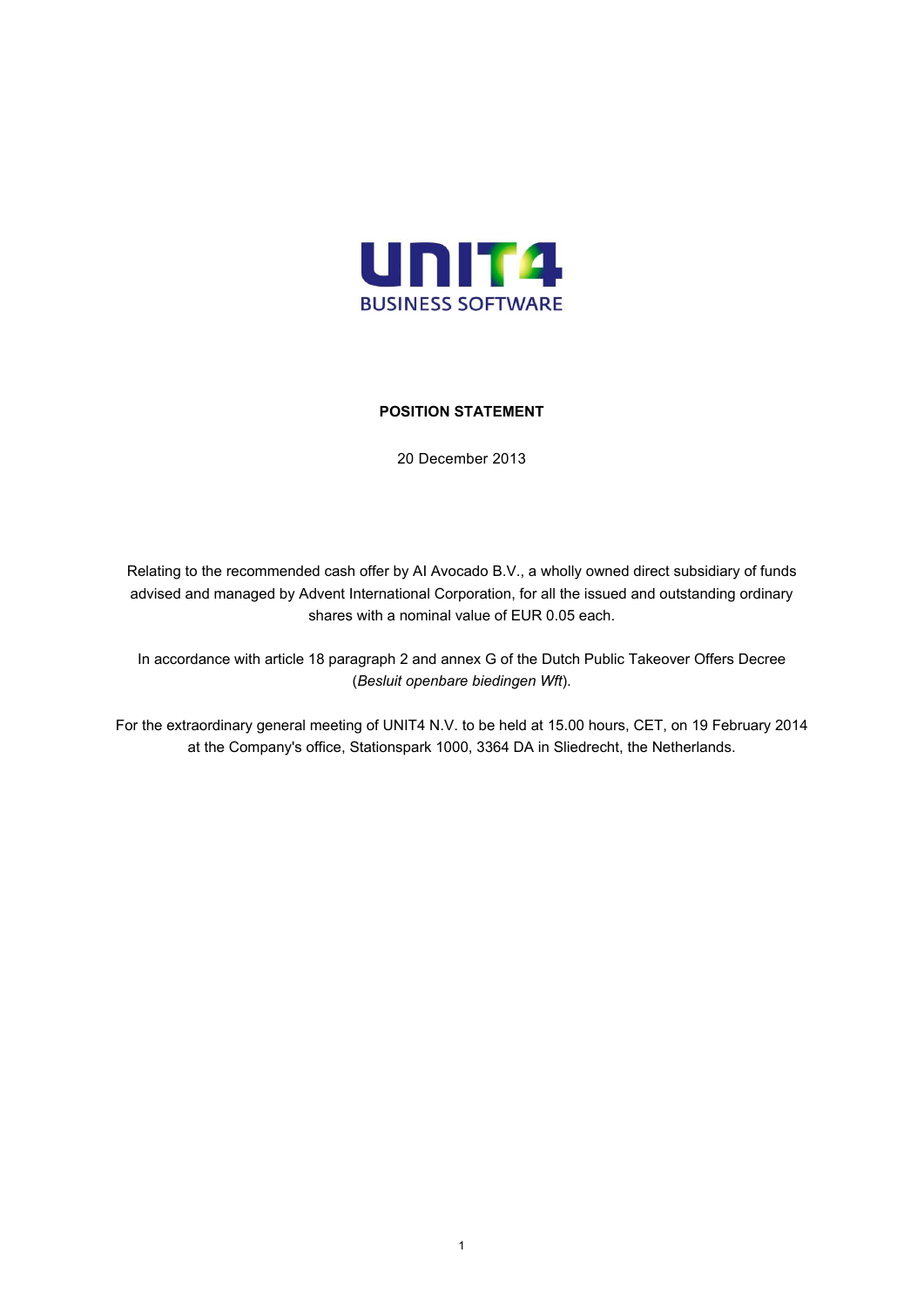#### **IMPORTANT INFORMATION**

This position statement has been published by UNIT4 N.V. ("**UNIT4**") for the sole purpose of providing information to its Shareholders on the recommended cash offer by AI Avocado B.V., a wholly owned direct subsidiary of funds managed by Advent International Corporation ("**Advent**") for all the Shares in UNIT4 at an offer price of EUR 38.75 (cum dividend) in cash for each UNIT4 ordinary share (the "**Offer**"), as required pursuant to Article 18, paragraph 2 and Annex G of the Dutch Public Offers Decree (*Besluit Openbare Biedingen Wft*) ("**Position Statement**").

Any capitalised terms in this Position Statement (other than in paragraph 13 (Fairness opinion ING), paragraph 14 (Fairness opinion ABN AMRO) and paragraph 15 (Agenda Extraordinary General Meeting of Shareholders) of this Position Statement) shall have the meaning attributed to them in the offer memorandum relating to the public offer by Advent for all the Shares in UNIT4, as made available by Advent (the "**Offer Memorandum**"). Any reference in this Position Statement to defined terms in plural form shall constitute a reference to such defined terms in singular form, and *vice versa*. All grammatical and other changes required by the use of a definition in singular form shall be deemed to have been made herein and the provisions hereof shall be applied as if such changes have been made.

In relation to the Offer, an extraordinary general meeting of Shareholders (the "**EGM**"), as described in paragraph 5 (Extraordinary General Meeting of Shareholders of UNIT4), will be held at 15.00 hours, CET, on 19 February 2014 at the Company's office, Stationspark 1000, 3364 DA in Sliedrecht, the Netherlands.

This document does not constitute an offer to sell, or a solicitation of an offer to purchase, any securities to any person in any jurisdiction. This document is not for release, publication or distribution, in whole or in part, in or into Canada or Japan.

The information included in this Position Statement reflects the situation as of the date of this Position Statement. UNIT4 does not undertake any obligation to publicly release any revisions to this information to reflect events or circumstances after the date of this document, except as may be required by applicable securities laws or by any appropriate regulatory authority. UNIT4 accepts responsibility for the information contained in this Position Statement. Copies of this Position Statement can be obtained free of charge via the website of UNIT4 ([www.unit4.com](http://www.unit4.com/)) and Advent [\(www.adventinternational.com](http://www.adventinternational.com/)).

This Position Statement includes "forward looking statements" including statements about the expected timing and completion of the Offer. Forward looking statements involve known or unknown risk and uncertainty because these statements relate to events and depend on circumstances that all occur in the future. Generally, words such as "may", "should", "aim", "will", "expect", "intend", "estimate", "anticipate", "believe", "plan", "seek", "continue" or similar expressions identify forward looking statements. Although UNIT4 believes the expectations reflected in such forward looking statements are based on reasonable assumptions and to the best of its knowledge and beliefs, as of the date hereof, are true and accurate in all material respects, no assurance can be given that such statements will be fulfilled or prove to be correct, and no representations are made as to the future accuracy and completeness of such statements. Any such forward looking statements must be considered, together with the fact that actual events or results may vary materially from such forward looking statements due to, among other things, political, economic or legal changes in the markets and environments in which UNIT4 does business, to competitive developments or risks inherent to UNIT4's business plans and to uncertainties, risk and volatility in financial markets and other factors affecting UNIT4.

This Position Statement is governed by the laws of the Netherlands. The District Court of Amsterdam (*Rechtbank Amsterdam*) and its appellate courts shall have exclusive jurisdiction to settle any disputes which might arise out of or in connection with this Position Statement. Accordingly, any legal action or proceedings arising out of or in connection with this Position Statement may be brought exclusively in such courts.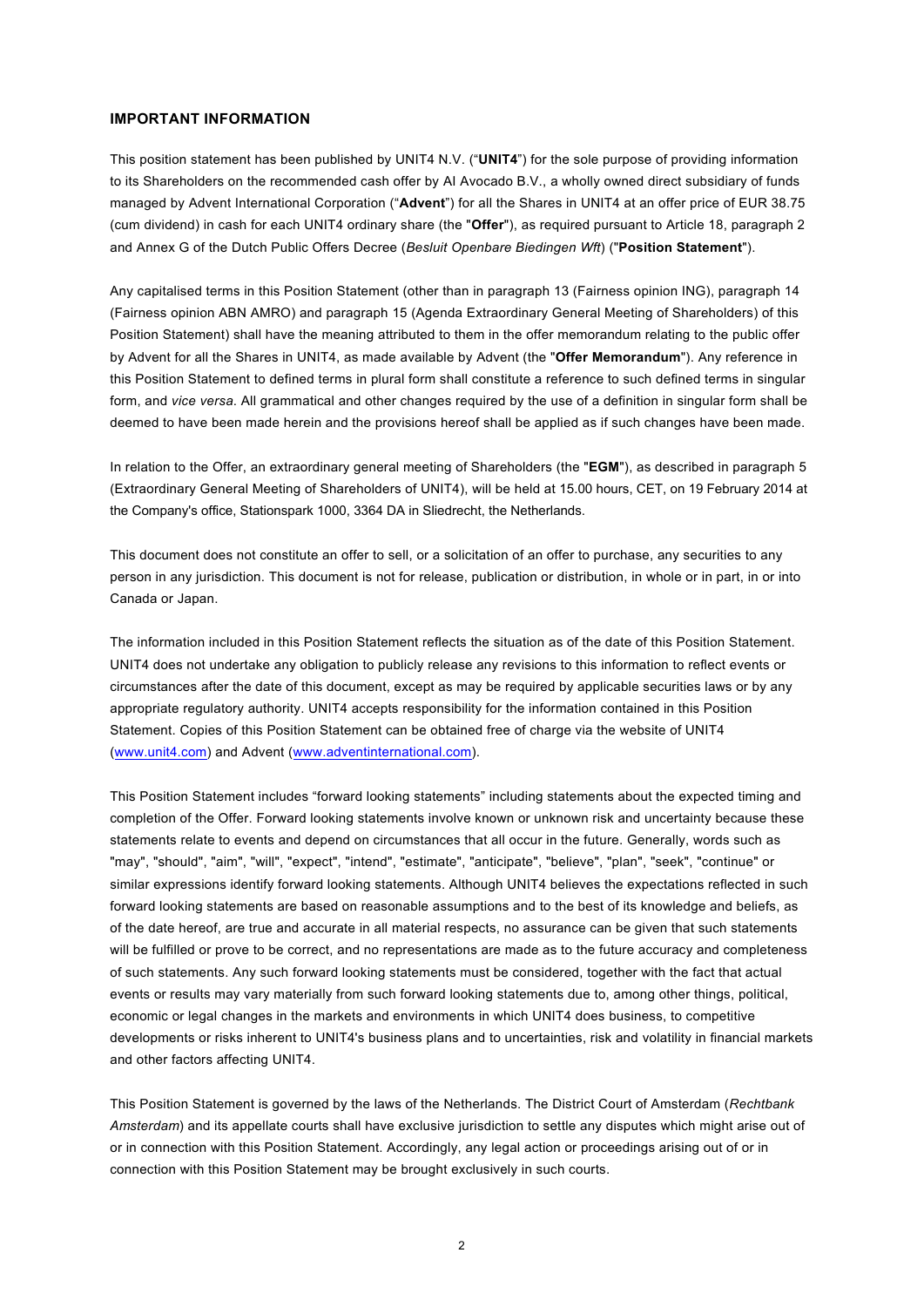# **CONTENTS**

| $\mathbf{1}$   |                                                           |                                                                       |  |  |  |  |
|----------------|-----------------------------------------------------------|-----------------------------------------------------------------------|--|--|--|--|
| 2              |                                                           |                                                                       |  |  |  |  |
| 3              |                                                           |                                                                       |  |  |  |  |
|                | 3.1                                                       |                                                                       |  |  |  |  |
|                | 3.2                                                       |                                                                       |  |  |  |  |
|                | 3.3                                                       |                                                                       |  |  |  |  |
|                | 3.4                                                       |                                                                       |  |  |  |  |
|                | 3.5                                                       |                                                                       |  |  |  |  |
|                | 3.6                                                       |                                                                       |  |  |  |  |
|                | 3.7                                                       |                                                                       |  |  |  |  |
| 4              |                                                           |                                                                       |  |  |  |  |
|                | 4.1                                                       |                                                                       |  |  |  |  |
|                | 4.2                                                       |                                                                       |  |  |  |  |
|                | 4.3                                                       |                                                                       |  |  |  |  |
|                | 4.4                                                       |                                                                       |  |  |  |  |
|                | 4.5                                                       |                                                                       |  |  |  |  |
|                | 4.6                                                       |                                                                       |  |  |  |  |
|                | 4.7                                                       |                                                                       |  |  |  |  |
|                | 4.8                                                       |                                                                       |  |  |  |  |
|                | 4.9                                                       |                                                                       |  |  |  |  |
|                | 4.10                                                      |                                                                       |  |  |  |  |
|                | 4.11                                                      |                                                                       |  |  |  |  |
|                | 4.12                                                      |                                                                       |  |  |  |  |
|                | 4.13                                                      |                                                                       |  |  |  |  |
|                | 4.14                                                      |                                                                       |  |  |  |  |
| 5              | EXTRAORDINARY GENERAL MEETING OF SHAREHOLDERS OF UNIT4 16 |                                                                       |  |  |  |  |
| 6              |                                                           |                                                                       |  |  |  |  |
|                | 6.1                                                       | Exclusivity and the possibility to explore an Alternative Proposal 17 |  |  |  |  |
|                | 6.2                                                       |                                                                       |  |  |  |  |
|                | 6.3                                                       |                                                                       |  |  |  |  |
|                | 6.4                                                       |                                                                       |  |  |  |  |
| $\overline{7}$ |                                                           |                                                                       |  |  |  |  |
| 8              |                                                           |                                                                       |  |  |  |  |
| 9              |                                                           |                                                                       |  |  |  |  |
| 10             |                                                           |                                                                       |  |  |  |  |
| 11             |                                                           |                                                                       |  |  |  |  |
| 12             |                                                           |                                                                       |  |  |  |  |
| 13             |                                                           |                                                                       |  |  |  |  |
| 14             |                                                           |                                                                       |  |  |  |  |
| 15             |                                                           | AGENDA EXTRAORDINARY GENERAL MEETING OF SHAREHOLDERS 29               |  |  |  |  |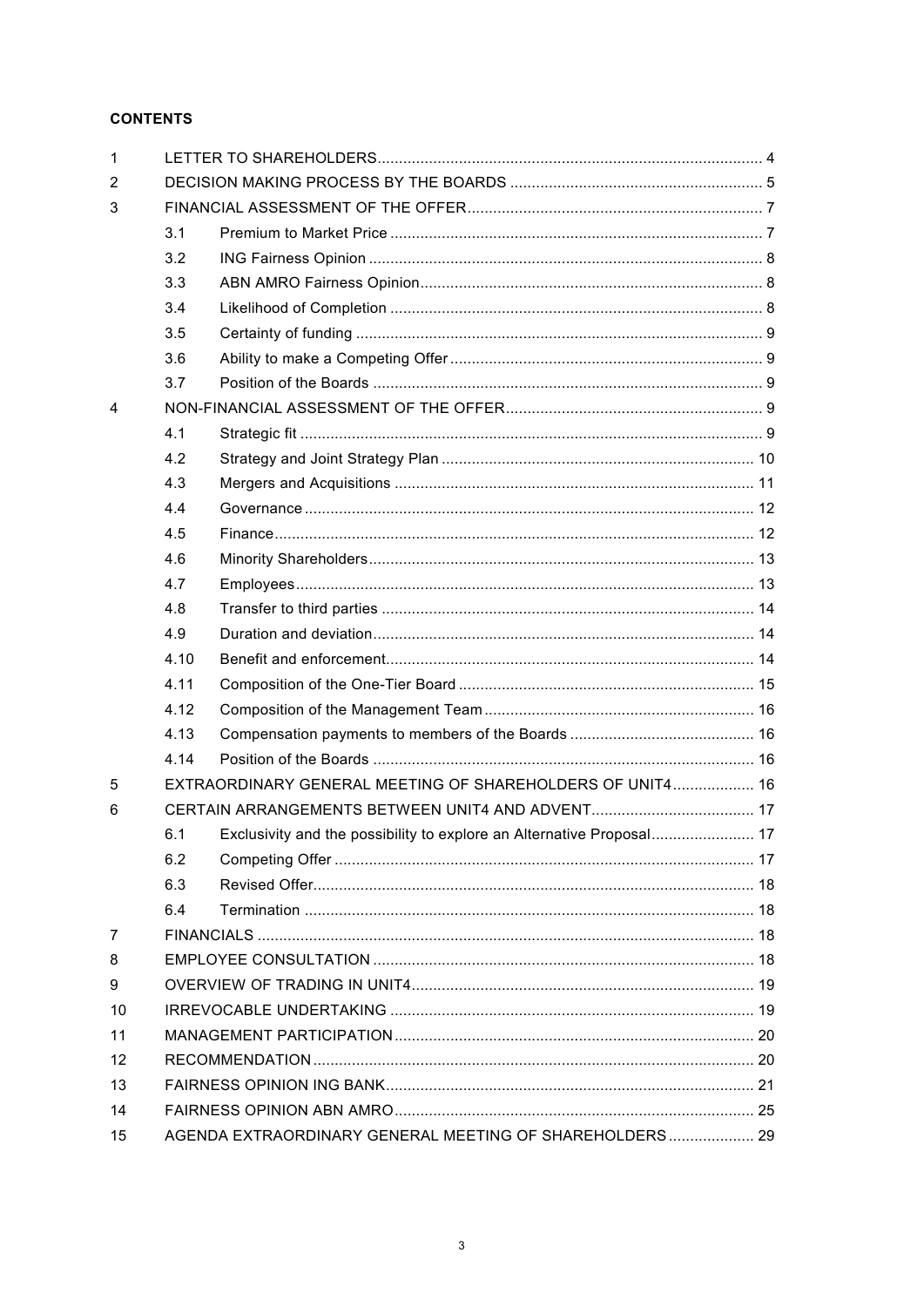### **1 LETTER TO SHAREHOLDERS**

<span id="page-3-0"></span>Sliedrecht, 20 December 2013

Dear UNIT4 Shareholder,

Today, 20 December 2013, Advent, through AI Avocado B.V., launches a cash offer for all issued and outstanding ordinary shares of UNIT4, including certain ordinary shares to be issued and/or delivered at or prior to settlement, at an offer price of EUR 38.75 (cum dividend) for each UNIT4 ordinary share (the "**Offer**").

The Offer represents an important moment in the history of UNIT4 and presents an important choice to our Shareholders.

We find it extremely important to share with you our views and considerations in this Position Statement and at the upcoming EGM and other extraordinary meetings of Shareholders. We take the relationship with our Shareholders very seriously and appreciate the interest shown by them in the proposed transaction.

In this Position Statement and during the EGM and other meetings you will, among other things, be informed about the Offer and, in connection therewith, the Governance Resolutions to be adopted at the EGM. This Position Statement provides information regarding the background of the Offer as well as the Offer's financial and strategic merits.

The Management Board and the Supervisory Board fully support and unanimously recommend that the Shareholders accept the Offer and tender their Shares pursuant to the Offer and, in connection therewith, adopt the Governance Resolutions. The Boards believe the Offer is in the best interest of UNIT4 and all its stakeholders. The relevant and applicable employee consultation procedures have been completed. The central works council of UNIT4 has rendered a positive advice in respect of the intended support, recommendation and execution by the Boards of the Offer and the financing thereof, and in connection therewith the Governance Resolutions.

As you will notice from the process described in this Position Statement, the Management Board and the Supervisory Board have given this Offer careful and extensive consideration. In this Position Statement we have summarised how we came to our recommendation.

Yours sincerely,

Mr Chris Ouwinga Chief Executive Officer

Mr Jose Duarte Chief Executive Officer

Mr Philip Houben Chairman of the Supervisory Board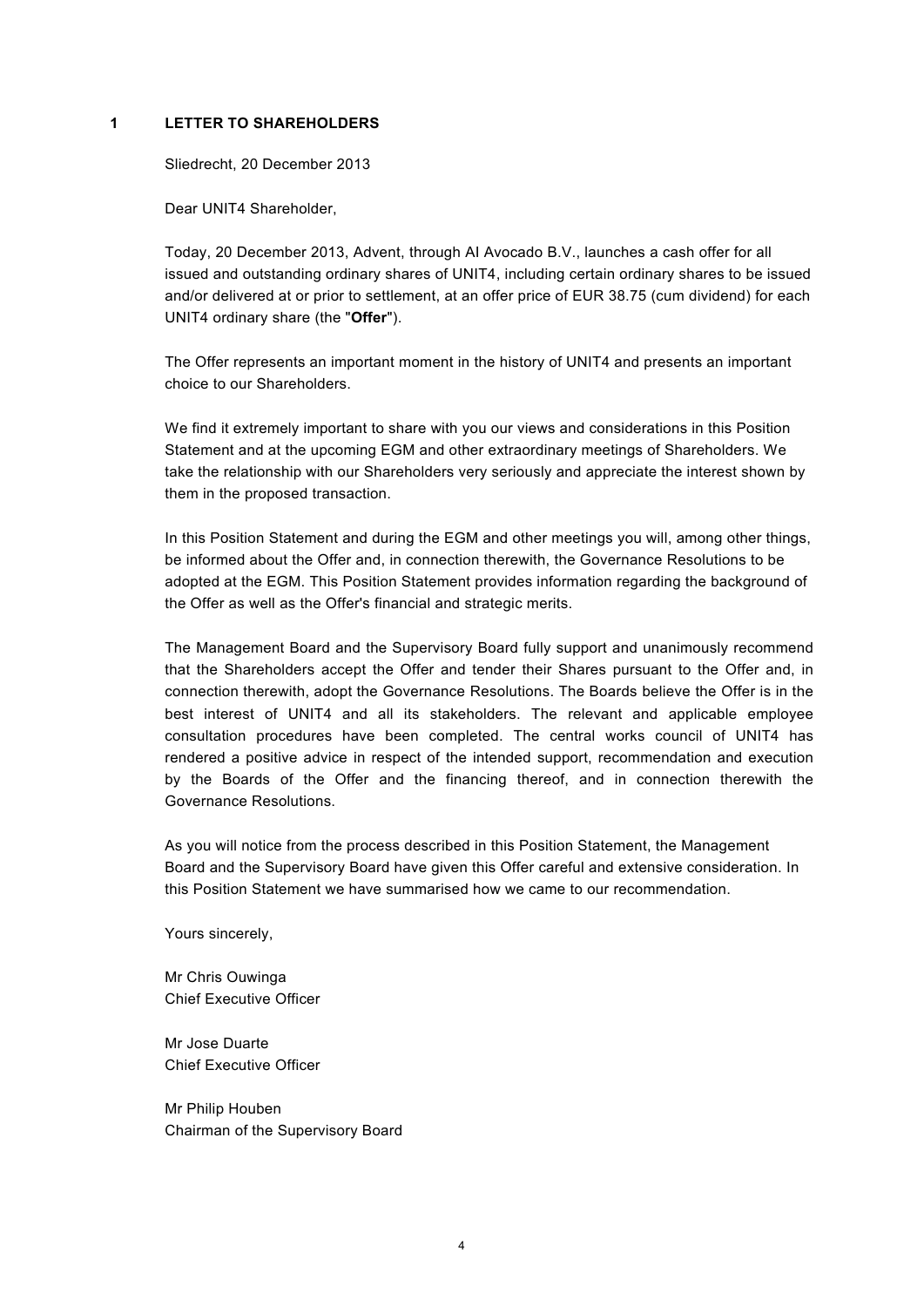#### **2 DECISION MAKING PROCESS BY THE BOARDS**

<span id="page-4-0"></span>Several private equity investment firms have sought regular, informal communication with members of the Management Board over several years. The Boards of UNIT4 have not encouraged or discouraged such regular, informal communication. This communication resulted in one of these private equity investment firms expressing a serious interest in investigating a potential takeover bid during the summer of 2012. In response to that development, a special committee of the Supervisory Board (consisting of Mr Philip Houben and Mr Rob Ruijter), the Special Committee, was appointed at the time. The discussions with that private equity investment firm did not lead to a transaction.

During the summer of 2013, UNIT4 received further expressions of interest from several parties. The Special Committee oversaw the discussions with these parties to ensure a structured process and safeguard the interests of all stakeholders of UNIT4. Two potential bidders, including Advent, received a process letter around 10 September 2013 in which they were invited into a process which started on 23 September 2013. UNIT4 engaged ING Bank and Oppenheimer as financial advisors and De Brauw Blackstone Westbroek as legal advisor for assistance in this process.

The original process required both potential bidders to submit legally binding offers, with agreed transaction documentation and fully committed financing in place, by 31 October 2013, after five weeks of due diligence and other meetings. A vendor assistance report by KPMG in respect of certain financial aspects of the UNIT4 business was made available to the potential bidders in addition to a virtual data room. The vendor assistance report and virtual data room did not include any forward looking statements. Management also gave presentations to the potential bidders in respect of the UNIT4 and FinancialForce.com business.

Following the issuance of a leak press release stating the interest from several parties on 14 October 2013, UNIT4 was approached by ten additional parties also indicating an interest in a possible takeover. All of the additional interested parties, which included both private equity investment and other firms, were requested to submit a letter of interest. The requested letter of interest would include an indicative offer price and indicative non-financial terms. In response to its requests, UNIT4 received four letters of interest, all of which from private equity investment firms. The Management Board and the Supervisory Board of UNIT4 carefully evaluated the letters of interest in the same way as it had considered the initial approaches and invited two additional potential bidders into the process. These additional potential bidders received the same information (including, without limitation, virtual data room access, written responses to due diligence questions submitted by all bidders, vendor assistance report and management presentations) as the original two potential bidders had received.

In order to accommodate the two additional potential bidders, the timetable of the original process was extended by two weeks, requiring binding bids by 15 November 2013. After management presentations and review of the provided information, the additional potential bidders withdrew from the process on 29 October 2013 and 1 November 2013, respectively. The withdrawing parties indicated that they were unable to reconfirm their original valuation on the basis of the provided information. In addition, one of the withdrawing parties indicated that it felt it was unable to reach a winning position in the process within the time available to it.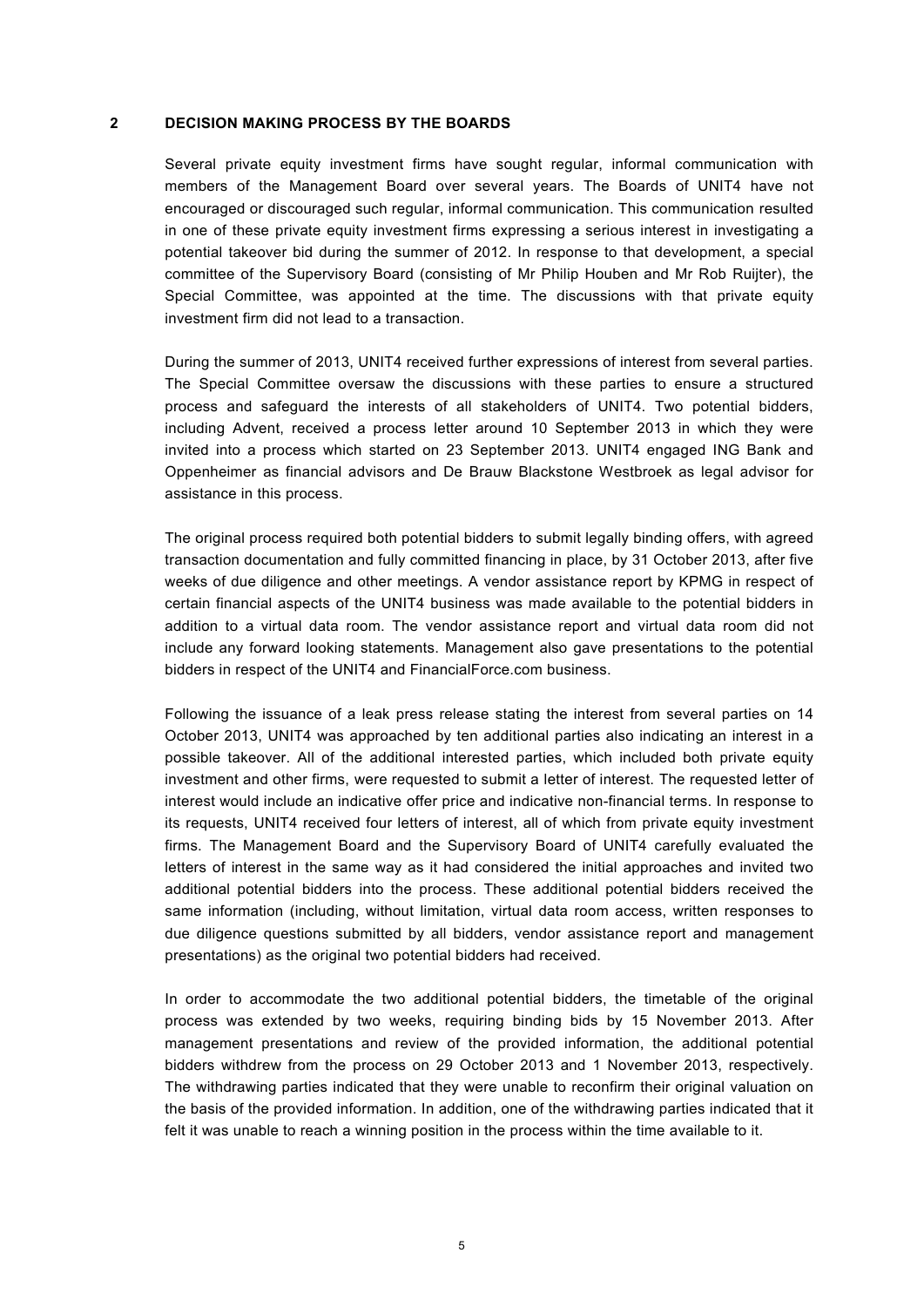The process remained competitive until definitive agreement was reached with Advent. On 15 November 2013 the original two potential bidders submitted legally binding bids based on committed debt and equity financing arrangements. During the evening of Friday 15 November 2013, the Special Committee considered that Advent had offered both a higher offer price as well as better non-financial terms. The Special Committee determined that it would be appropriate to start discussions with Advent on an exclusive basis with a view to reaching definitive agreement, subject to the approval of the Supervisory Board, before Monday 18 November 2013. These exclusive discussions were started on Friday evening 15 November 2013 and continued over the weekend. On Sunday 17 November 2013 at 17.40 hours, CET, the Supervisory Board and the Management Board discussed the Offer and resolved to recommend its terms as described in paragraph 12 (Recommendation) below. The conditional agreement between UNIT4 and Advent was signed immediately afterwards. A joint announcement was issued on 18 November 2013.

Throughout the entire process, the Special Committee, the Management Board, and the Supervisory Board met on a frequent basis to discuss any developments and key decisions in response thereto. The full Supervisory Board also consulted and held various meetings with its professional advisors, some of which without any members of the Management Board in attendance. The Supervisory Board engaged ABN AMRO to provide independent financial advice and issue a fairness opinion.

The Special Committee remained closely involved at all stages of the process which ultimately led to the Offer. The Special Committee held frequent conference calls and meetings with key external professional advisors and/or members of the Management Board to be updated on the latest developments, monitor the process, discuss the Offer and alternatives thereto as well as the considerations underlying the key decisions and resolutions in connection therewith.

The Supervisory Board remained focused on carefully managing any (potential) conflicts of interest at all stages of the process. The following measures were taken by the Special Committee in this regard:

- the Special Committee was specifically tasked with determining the rules of the process and made the selection between various bids with input from the members of the Management Board. The Special Committee was mandated by the Supervisory Board to grant exclusivity to Advent on 16 November 2013 for the negotiation of a conditional agreement;
- bidders (including Advent) were not permitted and did not discuss with any members of the Management Board the terms of participation by them as minority shareholders in any bidder or its holdings companies until late in the process. After some high level discussions between the parties' respective legal advisers, the first meeting between Advent and members of the Management Board with respect to such participation was held on 13 November 2013, only four days prior to parties reaching conditional agreement on the main terms of the transaction;
- the members of the Management Board were required to engage their own independent financial and tax advisor. PwC was engaged for this purpose by the members of the Management Board; and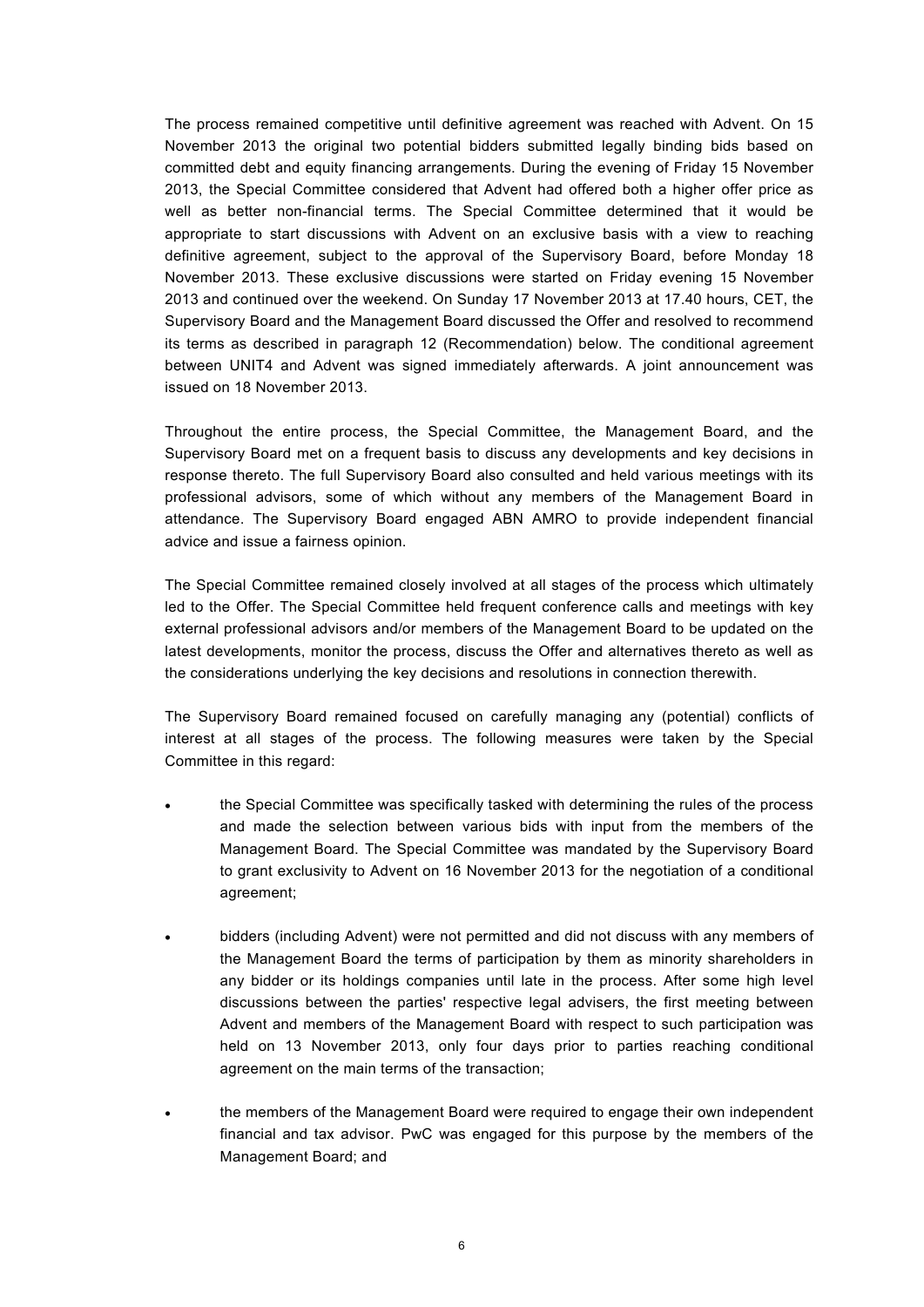the Supervisory Board and its Special Committee required the members of the Management Board to provide full transparency on their discussions with any bidders (including Advent) with respect to the terms of their participation as minority shareholders in any bidder or its holdings companies.

Accordingly, the Supervisory Board is confident that as a result of these measures any (potential) conflicts have not influenced the outcome of the process.

# **3 FINANCIAL ASSESSMENT OF THE OFFER**

<span id="page-6-1"></span><span id="page-6-0"></span>The Boards have considered a number of key financial aspects associated with the Offer.

# **3.1 Premium to Market Price**

-

The Offer Price of EUR 38.75 (cum dividend) in cash per Share represents a premium of:

- 32.4% to the closing price of 11 October 2013, the last trading day before the Initial Announcement (the "**Reference Date**").
- 42.4% to the average closing share price of the last 3 months prior to and including the Reference Date.
- 55.0% to the average closing share price of the last 12 months prior to and including the Reference Date.
- 31.2% to the highest closing share price of the last 10 years prior to and including the Reference Date.
- 19.2% to the median of analyst price targets for the Shares on the Reference Date (median analyst target price of EUR  $32.50^1$ ).

By comparison, the median premium to the unaffected share price (closing price one day prior to the earlier of transaction announcement or material, public speculation of a transaction, if any) is 26.0% for public offers by financial investors, on 100% of share capital for Dutch companies listed on the Euronext Amsterdam, with equity values in excess of EUR 250 million that were announced and completed in the period from 1 January 2004 to the Reference Date. $2$ 

Based on a reported net debt of EUR 106.7m as per 30 June 2013, consolidated EBITDA of EUR 89.8 and adjusted EBITDA of EUR 70.6m for the 12 month period ending 30 June 2013, the Offer Price represents a purchase price for UNIT4 of 14.2x consolidated EBITDA and 18.1x EBITDA adjusted for capitalised research and development costs and investments in FinancialForce.com.

<sup>1</sup> Sourced from Bloomberg as of the Reference Date. Included analyst price targets for the Shares issued after UNIT4's H1 results on 21 August 2013 and up to and including the Reference Date. Research analysts considered comprise ABN AMRO, ING, Goldman Sachs, Kepler Cheuvreux, Petercam, Rabobank and SNS Securities (median analyst price target of EUR 32.50).

<sup>2</sup> The selected transactions include: Vendex KBB / VDXK (KKR/Alpinvest), VNU / Valcon Acquisition, Nedschroef / Gilde Buy Out, Endemol / Cyrte, GSCP and Mediaset, Univar / Ulysses (CVC and Parcom), Stork / Candover, Gamma Holding / Gilde Buy Out and Parcom, Mediq / Advent International, and DEMB / JAB.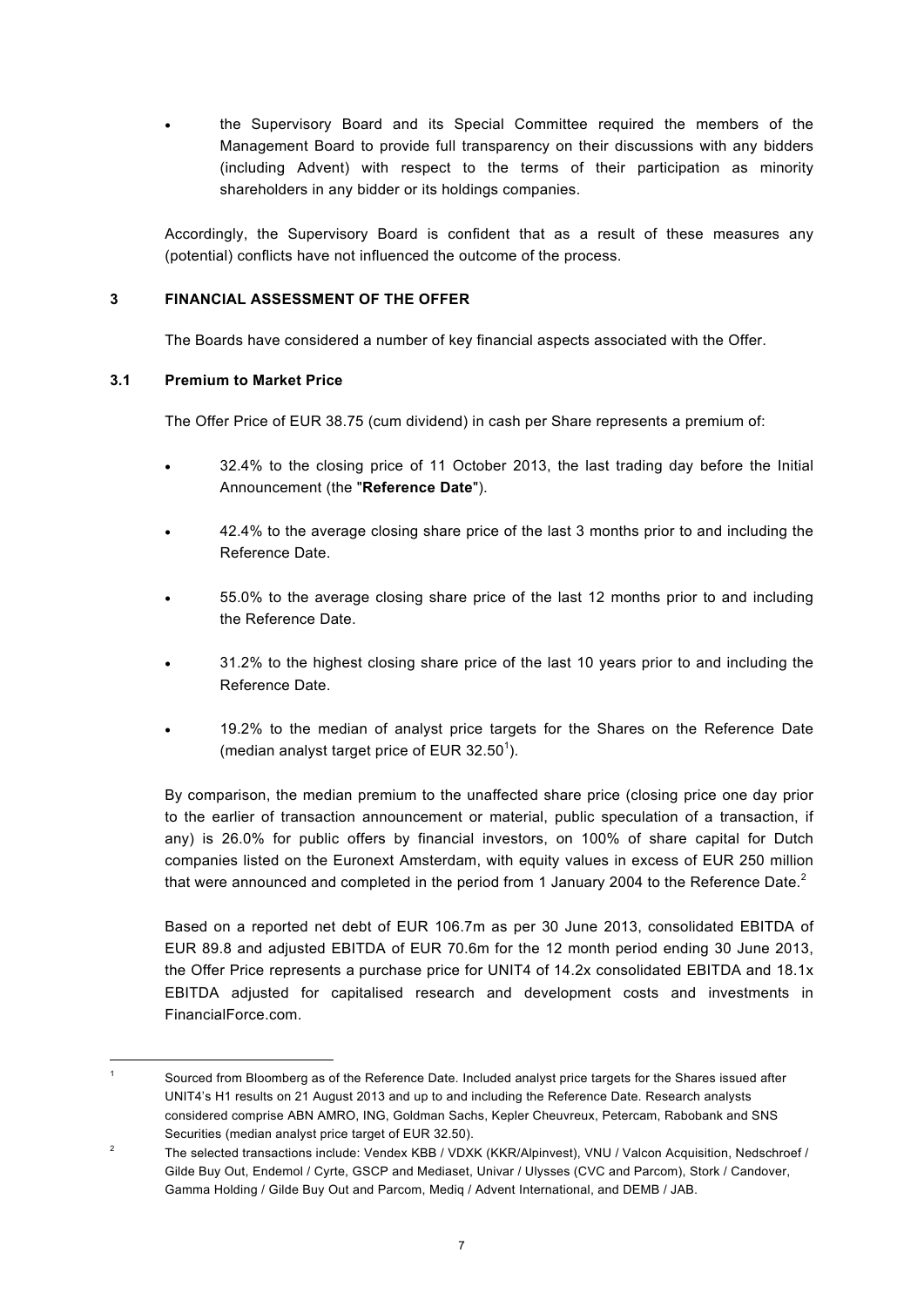

The graph below shows the development of the Share price of UNIT4 on Euronext Amsterdam over the last twelve months and includes the Reference Date.

### **3.2 ING Fairness Opinion**

<span id="page-7-0"></span>ING Bank has provided financial advice and issued a Fairness Opinion dated Sunday 17 November 2013 to the Management Board and the Supervisory Board (included as paragraph 13 (Fairness Opinion ING Bank) of this Position Statement). The fairness opinion from ING Bank states that – subject to the assumptions made, matters considered and limitations on the review undertaken in connection with such opinion – the Offer Price to be received by the Shareholders pursuant to the Offer was, as of the date of the relevant opinion, fair from a financial point of view to the Shareholders.

#### **3.3 ABN AMRO Fairness Opinion**

<span id="page-7-1"></span>ABN AMRO Bank has provided independent financial advice and issued a fairness opinion dated Sunday 17 November 2013 that ABN AMRO provided to the Supervisory Board (included as paragraph 14 (Fairness Opinion ABN AMRO) of this Position Statement). The fairness opinion from ABN AMRO states that – subject to the assumptions made, matters considered and limitations on the review undertaken in connection with such opinion – the Offer Price to be received by the Shareholders pursuant to the Offer was, as of the date of the relevant opinion, fair from a financial point of view to the Shareholders.

#### **3.4 Likelihood of Completion**

<span id="page-7-2"></span>The Boards believe that the Offer likely will be completed based on, among other things, the following:

- Both the European Commission and the relevant competition authorities in the United States of America are expected to provide merger clearance for the Transaction.
- The Boards have negotiated a minimum acceptance condition of 85%, instead of 95%, of the relevant fully diluted share capital. This commits Advent to complete the Offer at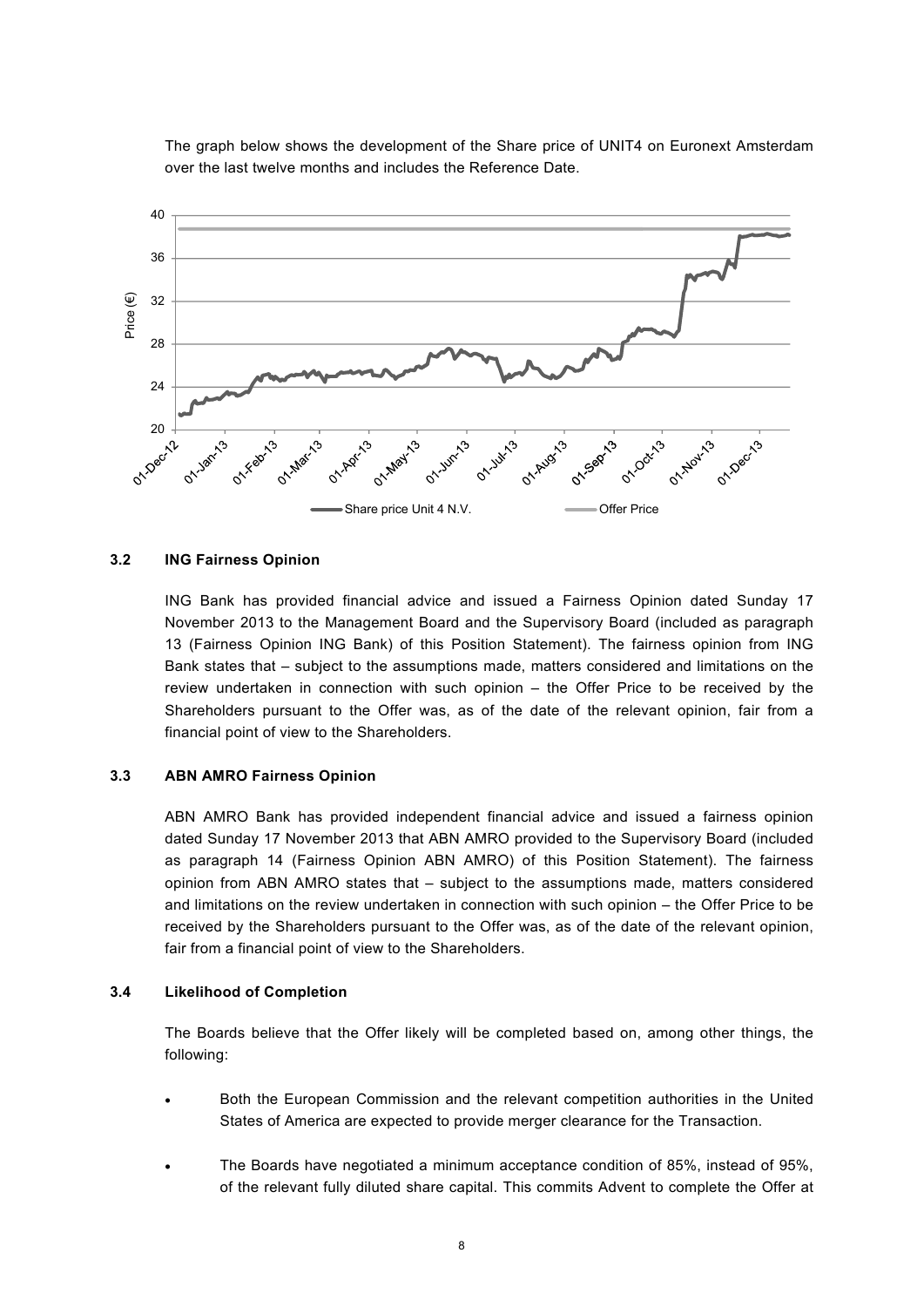a lower level of acceptances of the Offer and thereby provides greater deal certainty. In order to ensure that Advent is only able to declare the Offer unconditional and complete the deal with substantial support from the Shareholders, the Boards have negotiated that Advent may not reduce minimum acceptance condition below 75% without the prior written approval of the Boards.

# **3.5 Certainty of funding**

<span id="page-8-0"></span>Advent has provided documentation which indicates its ability to fulfil its obligations under the Offer through a combination of fully committed equity funding and debt financing. For the debt part of approximately EUR 605 million Advent has, subject to customary conditions consistent with the conditions to the Offer and in line with current market practice, secured a fully committed debt financing package from a consortium of reputable financial institutions. The remainder of the funding (expected to be approximately EUR 770 million) will be funded pursuant to binding equity commitment documentation by certain Advent funds in the form of equity and shareholder loans. Advent is therefore able to pay the aggregate Offer Price of approximately EUR 1,172 million.

# **3.6 Ability to make a Competing Offer**

<span id="page-8-1"></span>The Boards have ensured that third parties are able to make a competing offer, provided that the consideration per share exceeds the offer price by 10% or more in case of a cash offer and 15% or more in case of a share or mixed cash/share offer. The Boards consider these hurdles appropriate taking into account the public announcement that was made on 14 October 2013 and the competitive nature of the process both before and after that announcement.

### **3.7 Position of the Boards**

<span id="page-8-2"></span>Based on the above, and the Board's experience and familiarity with, inter alia, the business, risks, operations, prospects, cash position and financial condition of UNIT4 and advice obtained from their financial advisors, the Boards have concluded that the Offer Price is fair to the Shareholders from a financial point of view.

### **4 NON-FINANCIAL ASSESSMENT OF THE OFFER**

<span id="page-8-3"></span>The Boards have considered a number of significant non-financial aspects and potential benefits and advantages associated with the Offer.

### **4.1 Strategic fit**

<span id="page-8-4"></span>Due to the dynamic market environment UNIT4 is working in and the transition of its business model towards Saas, UNIT4 requires a long-term approach in a private setting to accelerate this transition. With Advent's support and resources UNIT4 can address the challenges it faces, realise its full potential and execute its growth strategy. Advent's general investment strategy is built around supporting growth in high quality businesses.

The Boards are of the opinion that the strategic rationale of the proposed transaction is compelling and will provide significant benefits to UNIT4, for the following reasons: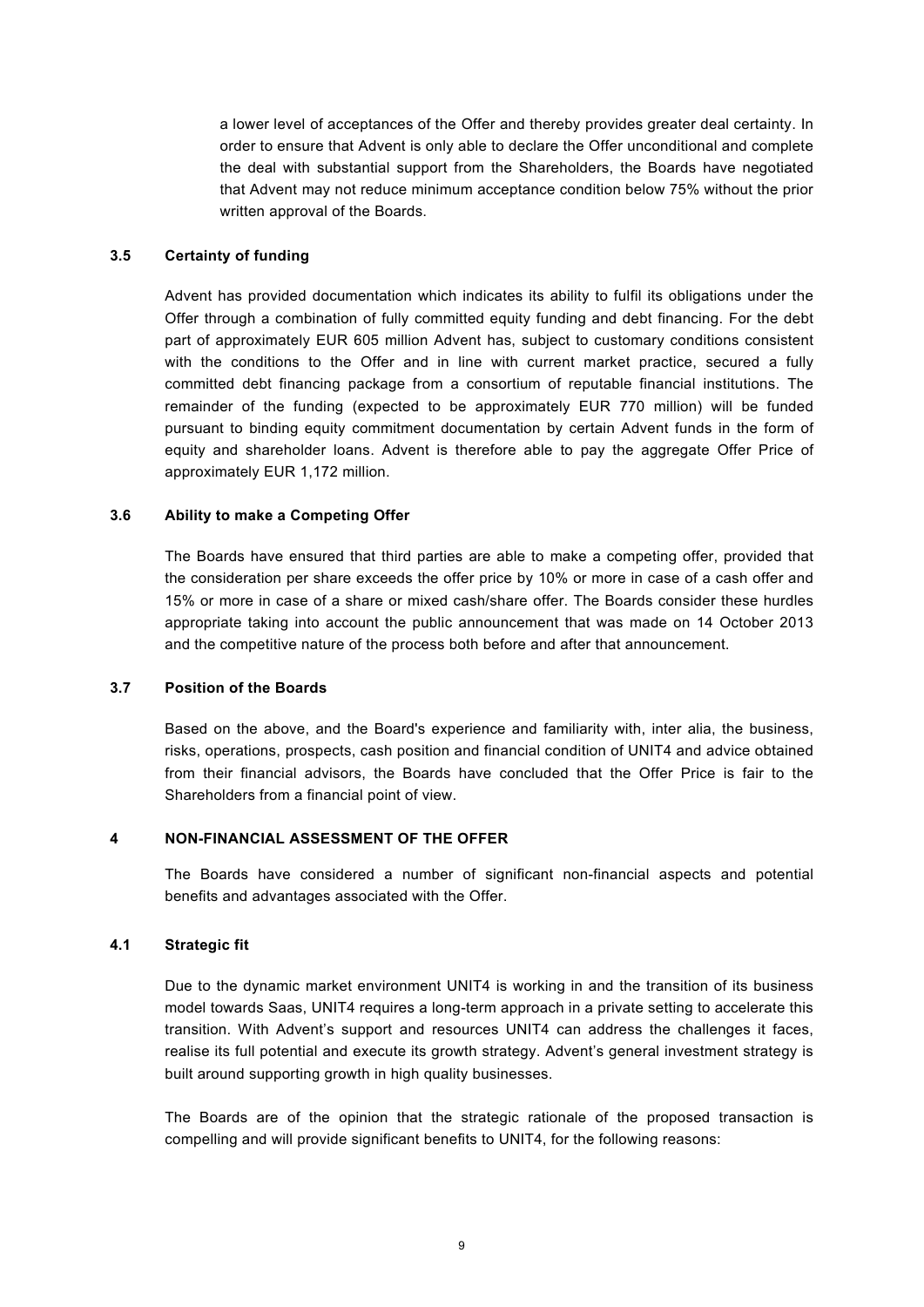- Advent has a clear understanding of the software industry and a strong track record of supporting international growth.
- Advent's investment will accelerate UNIT4's SaaS transition and will support long-term initiatives such as the continued growth of FinancialForce.com, deepening presence in existing vertical markets, expansion into adjacent verticals and geographies either directly or through partners, and the pursuit of operational excellence across UNIT4.
- Advent is able to provide UNIT4 with ample financial backing, expertise and support for capital expenditures, investments and acquisitions in accordance with UNIT4's strategy.
- Advent's extensive global reach and track record in supporting international growth means it is well placed to support UNIT4 into its next phase of development.
- Advent is committed to structure the financial leverage in such a way that it provides the financial flexibility needed for growth in the next stage of the development of UNIT4.
- the proposed transaction creates a more stable environment for UNIT4 as it will enable management to focus on the day-to-day operations of the business and will create more certainty for employees and customers.

These considerations have brought reassurance to the Boards that the combination with Advent will have a positive impact on UNIT4 and its stakeholders. Furthermore, Advent and UNIT4 have agreed to the following key principles.

# **4.2 Strategy and Joint Strategy Plan**

<span id="page-9-0"></span>Advent shall respect the joint strategy plan which it has discussed and agreed with Mr Chris Ouwinga and Mr Jose Duarte and other senior managers of UNIT4 prior to the Merger Protocol ("**Joint Strategy Plan**"). Advent supports UNIT4 in the realisation of the Joint Strategy Plan, including in particular the following items:

- (i) UNIT4's plan for the UNIT4 Group to:
	- (a) pursue a strategy of substituting licence revenues for SaaS and subscription revenues, which would be challenging to pursue as a public company;
	- (b) expand the UNIT4 Group's businesses in areas outside of The Netherlands, particularly in the United States, Northern Europe, Asia, and Latin America;
	- (c) deepen the UNIT4 Group's presence in certain verticals, especially in business services, government, education, and wholesale & distribution;
	- (d) continue a focused and agile R&D strategy so that the UNIT4 Group can continue to develop world class technology; and
	- (e) pursue operational excellence across the UNIT4 Group to better align UNIT4 for growth and profitability in the rapidly evolving enterprise software market;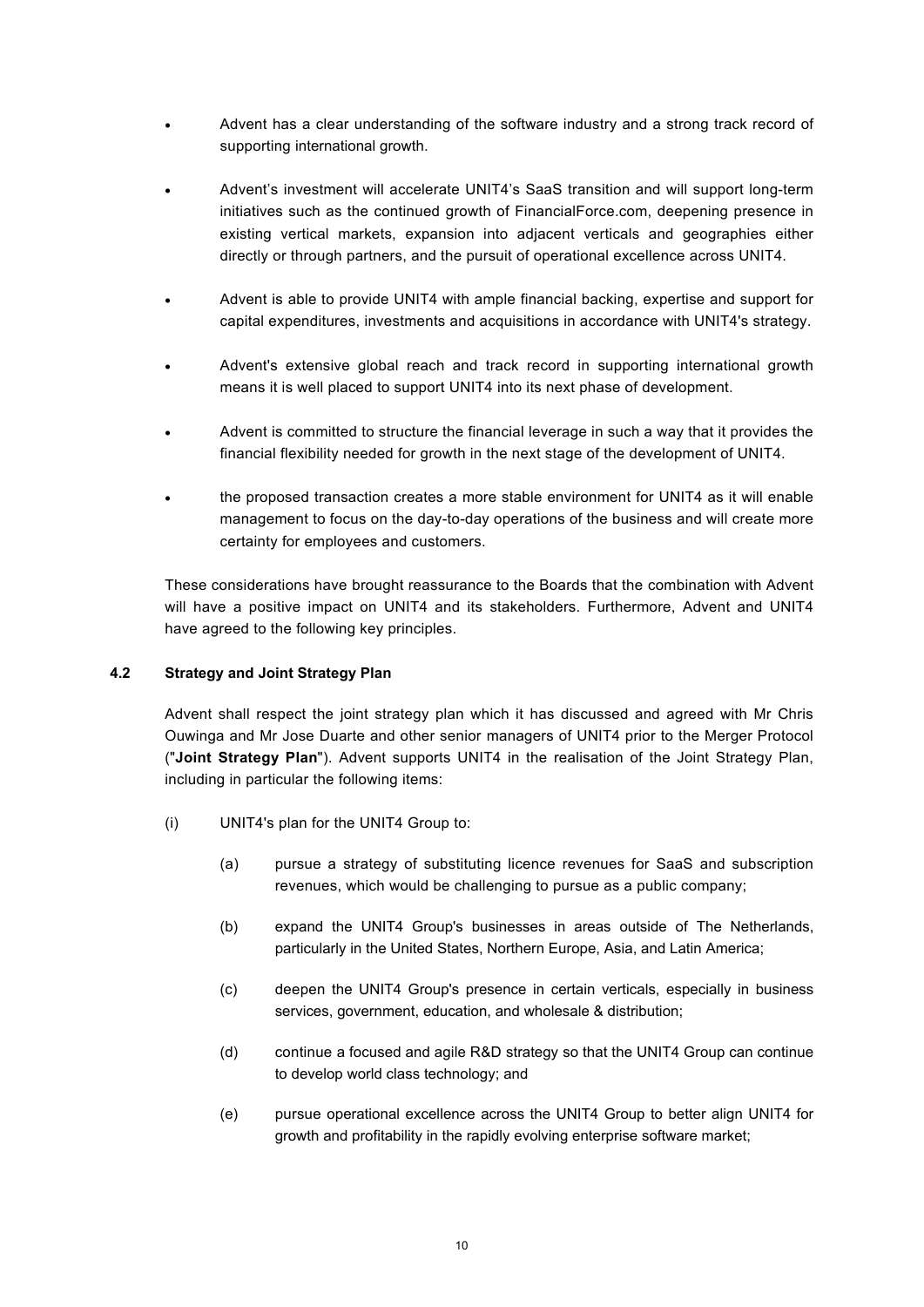- (ii) Advent shall support UNIT4 in raising the financing for working capital, capital expenditures, investment and acquisitions in accordance with the Joint Strategy Plan. After the realisation of the Joint Strategy Plan, Advent will work together with UNIT4 to further develop the strategy for the UNIT4 Group;
- (iii) Advent believes that the enterprise software market is at a critical inflexion point, where new revenue models, new entrants, and new technologies are fundamentally disrupting UNIT4's market. By working with Advent on a program of innovation, investment, and operational excellence, Advent believes that UNIT4 has a better chance of long term sustainability than if it were to remain a publicly listed company; and
- (iv) Advent believes UNIT4's strategic position can be enhanced by investing in a targeted and disciplined acquisition strategy consistent with the overall Joint Strategy Plan. Specifically, Advent shall support UNIT4 in pursuing acquisitions that deepen UNIT4's vertical reach in business services, government, education, and wholesale & distribution software, broaden UNIT4's technology capabilities, particularly in social, mobile, analytics, and cloud technologies, and extend UNIT4's geographic footprint, particularly in the United States and other large markets where UNIT4 has a limited presence today.

Advent shall procure that:

- (i) the core UNIT4 and FinancialForce.com businesses and products of the UNIT4 Group shall be maintained substantially intact;
- (ii) the major brand and product names of the UNIT4 Group in all relevant markets shall remain consistent with the UNIT4 Group's current branding and marketing strategy;
- (iii) UNIT4 shall continue to develop world-class software for its customers;
- (iv) in order for the UNIT4 Group to run an innovative, flexible and effective R&D strategy, software development resources in The Netherlands shall be continued; and
- (v) no person shall sell or transfer (whether directly or indirectly, whether by a sale or transfer of shares or assets or otherwise) any part of the UNIT4 Group's assets exceeding an annual revenue of EUR 200,000,000 (two hundred million euro) (in a single transaction or a series of related transactions) to any person, except to another member of the UNIT4 Group.

### **4.3 Mergers and Acquisitions**

<span id="page-10-0"></span>Advent acknowledges that the realisation of the Joint Strategy Plan is likely to require a combination of organic growth and acquisitions. Advent also acknowledges that additional capital may be required in order to finance future acquisitions. It is the intention of management of UNIT4 and Advent to use a balanced combination of new debt and new equity to finance future acquisitions.

Advent acknowledges that the Joint Strategy Plan outlines an M&A strategy where UNIT4 is envisaged to be the acquiring entity, preserving UNIT4's identity and high performance culture.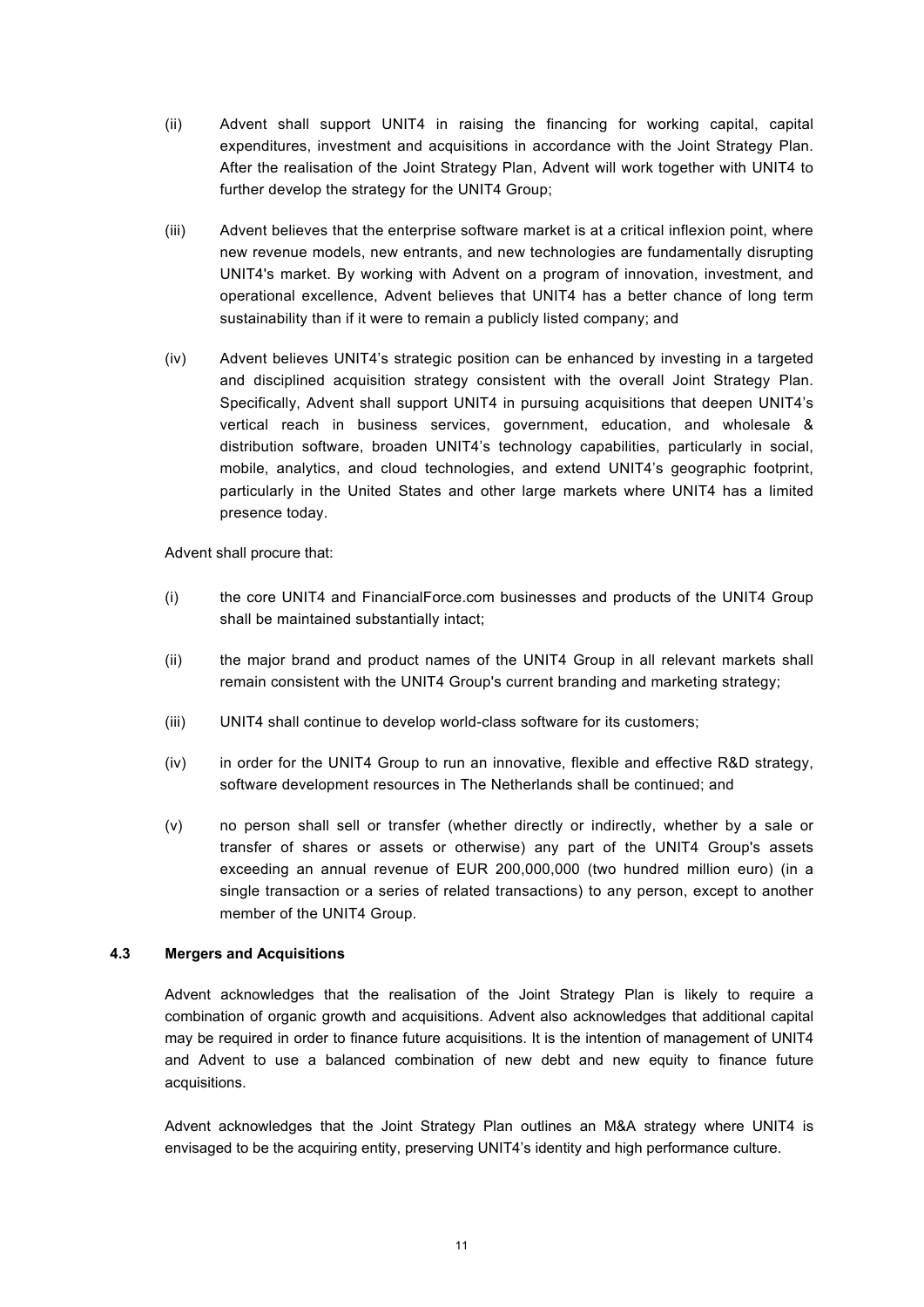Advent confirms that the funds managed by Advent typically reserve up to 10% of their committed capital to provide additional follow-on equity capital across their portfolio of investments. The Advent funds have committed capital of EUR 8,500,000,000; therefore, approximately EUR 850,000,000 of additional equity capital is available to the UNIT4 Group and other investments held by funds managed by Advent.

Advent confirms for acquisitions that are consistent with and accretive to the Joint Strategy Plan that:

- (i) such acquisitions should improve UNIT4's market position, technology skills, or financial profile;
- (ii) the relevant investment committee of Advent has acknowledged that UNIT4's ability to achieve the Joint Strategy Plan will depend in part on the investment committee's future willingness to approve additional equity investment by Advent for such acquisitions; and
- (iii) it will finance such acquisitions with an efficient capital structure and should further equity be required, seek to draw down funds from the Advent International GPE VII funds (and/or possible existing or new investors and/or partners of (limited) partnership(s) managed by or on behalf or Advent or its Affiliates if they have become a direct or indirect shareholder in Advent) to consummate acquisitions.

# **4.4 Governance**

<span id="page-11-0"></span>As long as the Shares remain listed on Euronext Amsterdam, Advent shall procure that UNIT4 shall continue to comply with the Dutch Corporate Governance Code to the extent that UNIT4 currently complies with the Dutch Corporate Governance Code, unless (i) agreed otherwise in the Merger Protocol or (ii) agreed otherwise in writing between Advent and the Independent Non-Executive.

Advent shall procure that:

- (i) UNIT4 will remain a separate legal entity. UNIT4 will remain the main holding company of UNIT4's current and future subsidiaries and operations;
- (ii) UNIT4's headquarters, central management and its key support functions will remain at the UNIT4's current headquarters in Sliedrecht, The Netherlands; and
- <span id="page-11-1"></span>(iii) UNIT4 shall be allowed to maintain its corporate identity and culture.

### **4.5 Finance**

Advent shall procure that:

- (i) the UNIT4 Group will remain properly financed to safeguard the continuity of the business and the execution of the Joint Strategy Plan; and
- (ii) Advent shall procure that after Settlement the UNIT4 Group shall not incur additional third party debt resulting in a higher ratio of net third party debt to EBITDA than the ratio incurred by the UNIT4 Group and Advent combined as a result of the Offer on Settlement plus headroom for 0.25 times EBITDA which may be extended in case of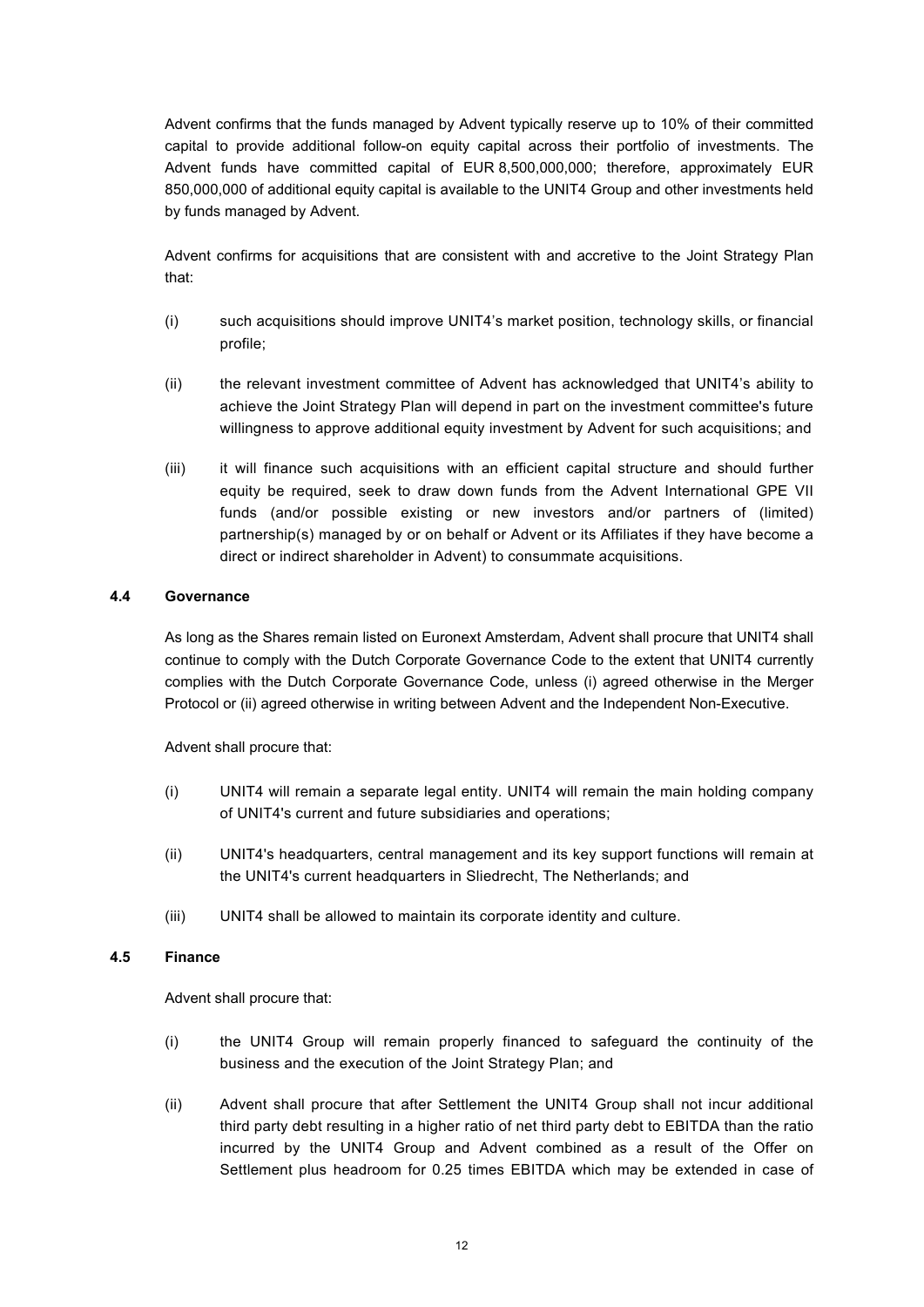M&A related transactions to 0.5 times EBITDA. For the purposes of this condition, "**net third party debt**" shall mean net interest bearing financial debt, excluding shareholder debt and "**EBITDA**" shall mean pro forma current year EBITDA as accepted by the UNIT4 Group's and the Advent's lending institutions after Settlement.

### **4.6 Minority Shareholders**

<span id="page-12-0"></span>Advent shall procure that no member of the UNIT4 Group shall take any of the following actions:

- (i) issue additional shares for a cash consideration to any person (other than members of the UNIT4 Group) without offering pre-emption rights to minority shareholders;
- (ii) agree to and enter into a related party transaction with any material shareholder which is not at arm's length (provided that as long as paragraph 4.5 (Finance) is complied with, this paragraph 4.6(ii) shall not apply in relation to any steps or transactions that are entered into in connection with the debt or equity financing of the Offer, including steps or transactions to put in place a financial and/or tax efficient structure);
- (iii) agree to and enter into a transaction with any person, other than on terms which are agreed at arm's length; and
- (iv) without prejudice to Section 6.12 (Post-Closing Restructuring) of the Offer Memorandum, take any other action which disproportionately prejudices the value of, or the rights relating to the minority's shareholding.

Without prejudice to Section 6.12 (Post-Closing Restructuring) of the Offer Memorandum, Advent shall not take any action or vote in favour of any resolution which disproportionately prejudices the value of, or the rights relating to the minority's shareholding.

# **4.7 Employees**

<span id="page-12-1"></span>Advent shall procure that:

- (i) the existing arrangements with the UNIT4 Group's works councils and relevant trade unions shall be respected and not changed;
- (ii) there shall be no material reorganisation or restructuring plan resulting in job losses in the UNIT4 Group as a direct consequence of the Offer;
- (iii) the existing rights and benefits of the employees of the UNIT4 Group shall be respected, including existing rights and benefits under their individual employment agreements, collective labour agreements, social plans, and including existing rights and benefits under existing covenants made to the works councils and trade unions;
- (iv) the existing accrued pension rights of current and former employees of the UNIT4 Group shall be respected. Current employees' future accruing pension rights remain subject to the UNIT4 Group's current and future review and amendments of the existing pension arrangements;
- (v) certain key management of the UNIT4 Group, as much as reasonably possible, will be offered market standard remuneration plans and/or equity participation incentive plans;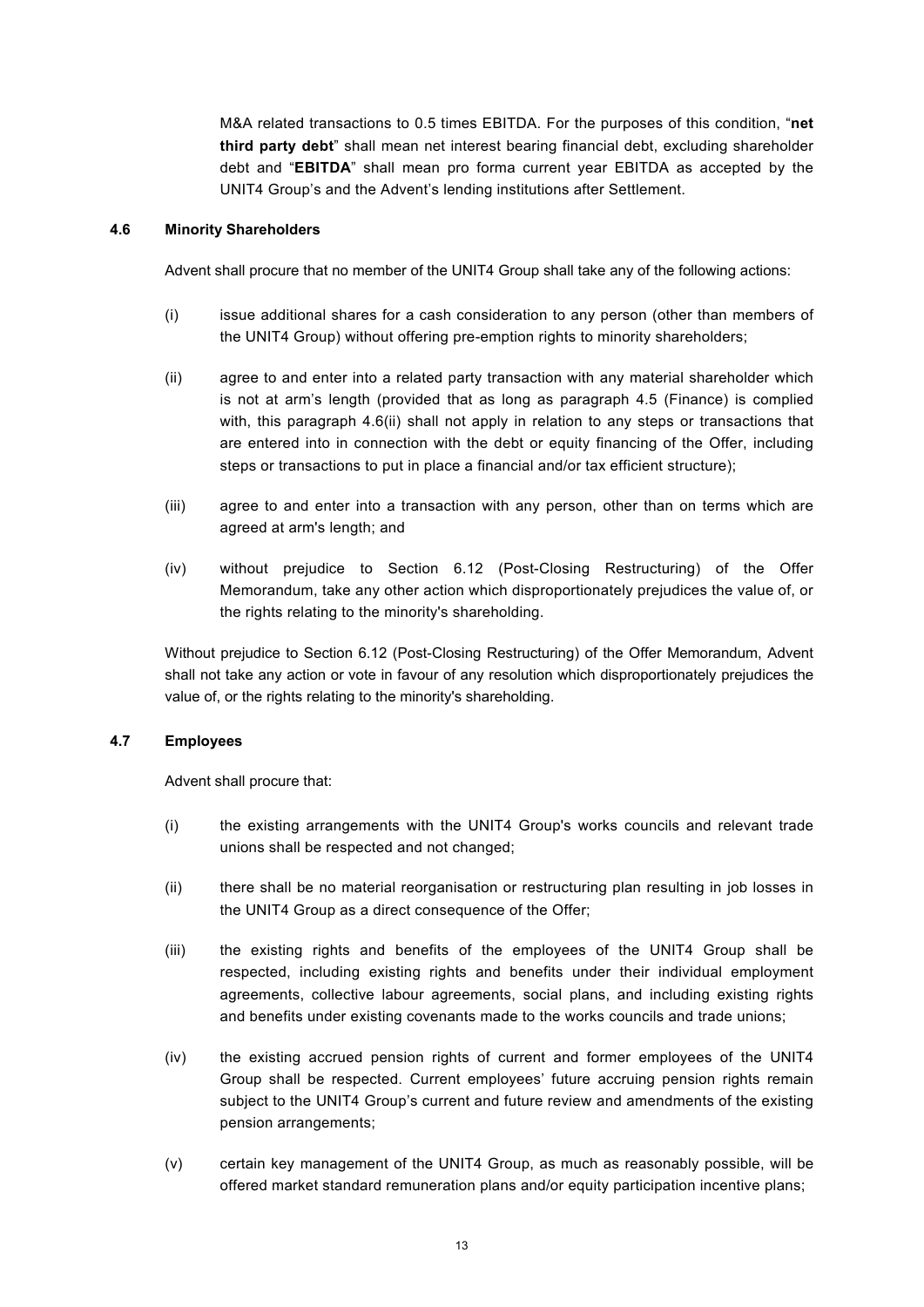- (vi) as a culture of excellence requires highly talented and motivated employees, employees will be appropriately trained and provided with clear career progression; and
- (vii) changes to the positions of the Management Team shall only be made in accordance with Section 6.15 (Composition of the Management Team) of the Offer Memorandum.

#### **4.8 Transfer to third parties**

<span id="page-13-0"></span>In the event Advent or members of the UNIT4 Group sells or transfers (whether directly or indirectly, whether by a sale or transfer of shares or assets or otherwise) the UNIT4 Group or substantially all of the assets of the UNIT4 Group (in a single transaction or a series of related transactions) to any third party within three (3) years after the Settlement Date, Advent shall procure that such third party shall, prior to such sale or transfer, enter into non-financial covenants in favour of Unit 4 which shall be substantially the same as the non-financial covenants in paragraphs 4.3 (Mergers and Acquisitions), 4.4 (Governance), 4.6 (Minority Shareholders), 4.7 (Employees), 4.8 (Transfer to third parties), 4.9 (Duration and deviation) and 4.10 (Benefit and enforcement).

#### **4.9 Duration and deviation**

<span id="page-13-1"></span>The arrangements set forth in this paragraph 4 (Non-financial assessment of the Offer) will expire as follows:

- (i) in respect of paragraph 4.6 (Minority Shareholders): as long as UNIT4 has minority shareholders;
- (ii) in respect of paragraph 4.8 (Transfer to third parties): three (3) years of after the Settlement date; and
- (iii) in respect of all other paragraphs of this paragraph 4 (Non-financial assessment of the Offer): four (4) years after the Settlement Date,

but in each case subject to the following paragraph.

The arrangements set forth in this paragraph 4 (Non-financial assessment of the Offer) will immediately expire upon the earlier of (i) the respective duration described in the paragraph above, and (ii) the occurrence of an Exit in Listing. For the purposes hereof, the term **Exit in Listing** shall mean any admission to listing or to trading on a securities exchange of shares in UNIT4 (or its legal successor) or any member of the group of which UNIT4 (or its legal successor) forms a part.

Any deviations from the covenants described in paragraphs 4.2 (Strategy and Joint Strategy Plan), 4.4 (Governance), 4.5 (Finance), 4.6 (Minority Shareholders) and 4.7 (Employees) shall only be permitted with the prior approval of the One-Tier Board including a vote in favour of such approval by the Independent Non-Executive.

### **4.10 Benefit and enforcement**

<span id="page-13-2"></span>Advent's covenants, confirmations and obligations set forth in Sections 6.11 (Consequences of the Offer), 6.12 (Post-Closing Restructuring), 6.13 (Non-Financial Covenants), and 6.18 (Extraordinary General Meeting of Shareholders of UNIT4) of the Offer Memorandum, and the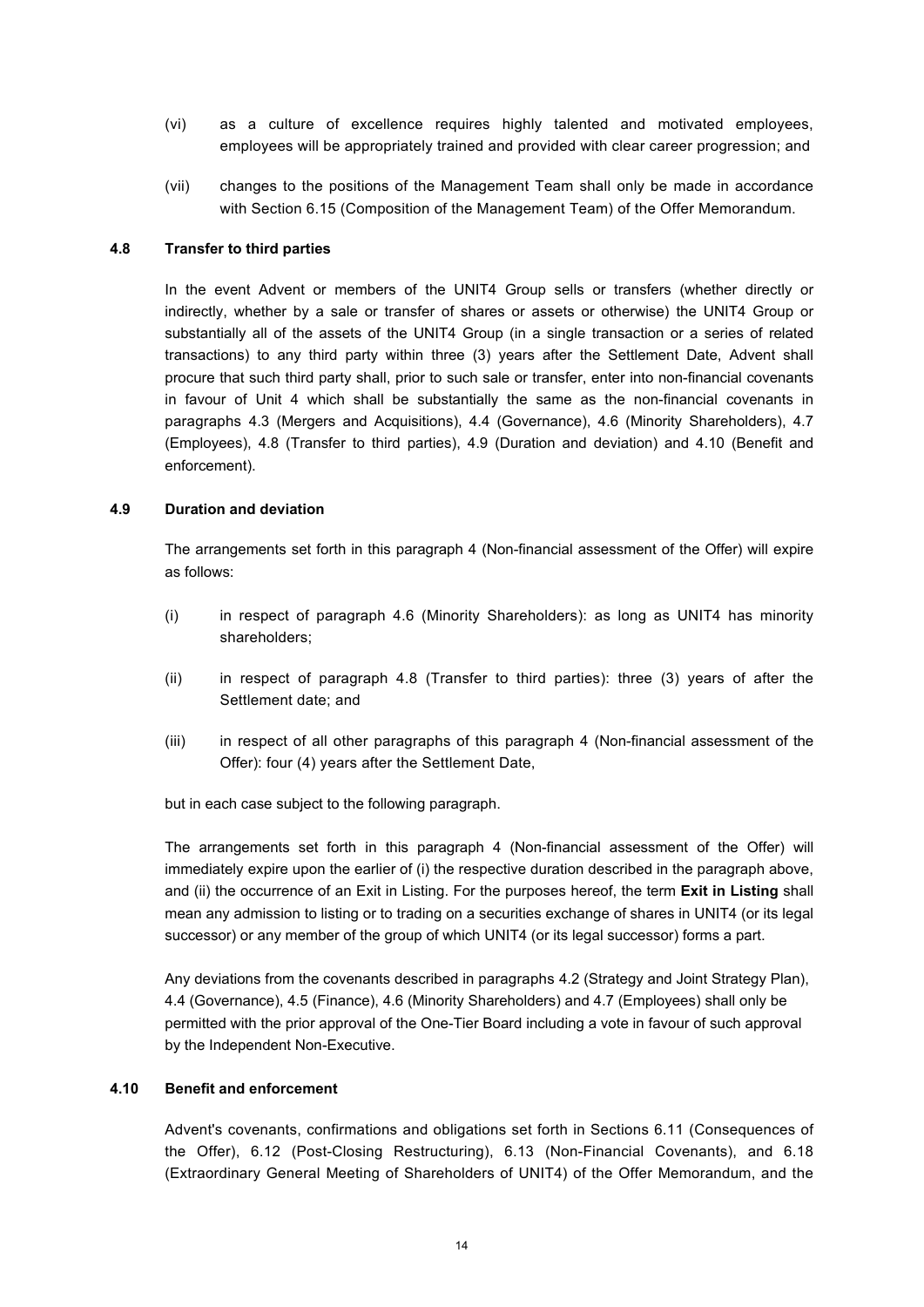clauses on future business strategy and governance, delisting and restructuring in the Merger Protocol are made to UNIT4 as well as, by way of irrevocable third-party undertaking for no consideration (*onherroepelijk derdenbeding om niet*), to the Independent Non-Executive, and regardless of whether he is in office or dismissed, provided that after dismissal, the dismissed Independent Non-Executive must assign the benefit of such undertaking to a new Independent Non-Executive in function, unless such dismissal is successfully challenged by such Independent Non-Executive. Advent agrees in advance to such assignment. Advent will bear all costs and expenses relating to the enforcement by the Independent Non-Executive as described in this paragraph 4.10 (Benefit and enforcement).

# **4.11 Composition of the One-Tier Board**

<span id="page-14-0"></span>Immediately following the Settlement Date, the One-Tier Board will consist of the following nine (9) members:

- (i) Mr Léo Apotheker, Mr Bret Bolin, Mr Fred Wakeman, Mr John Woyton and Mr Bram Grimmelt as non-executive directors;
- (ii) Mr Jose Duarte as chief executive officer and executive director and Mr Edwin van Leeuwen as executive director;
- (iii) Mr Chris Ouwinga as non-executive director and chairman of the One-Tier Board; and
- (iv) Mr Frank Rövekamp as the Independent Non-Executive.

All members of the One-Tier Board shall be covered by adequate directors and officers insurance in line with market practice. Nothing will be done or omitted to be done which will or might jeopardise the One-Tier Board members' directors and officers insurance policies, or any rights thereunder.

Subject to the terms of the Merger Protocol and applicable law, after the Settlement Date, Advent may, at its sole discretion, procure any subsequent appointments and dismissals of members of the One-Tier Board, provided that Advent shall ensure that:

- (i) the One-Tier Board shall not exceed nine (9) members (including executive and nonexecutive members) in total;
- (ii) the One-Tier Board shall include one independent non-executive director (the Independent Non-Executive), whereby 'independent' shall have the meaning as described in the Dutch Corporate Governance Code, until the later of a period of (i) four (4) years after the Closing Date, and (ii) the moment that there are no longer any minority shareholders; and
- (iii) the independent non-executive director can only be appointed and dismissed by the general meeting of shareholders upon nomination of the One-Tier Board. The resolution of the One-Tier Board to make a nomination for the appointment of the independent non-executive director requires in any event the vote in favour of such nomination by the independent non-executive director, except in the event that it concerns his own reappointment.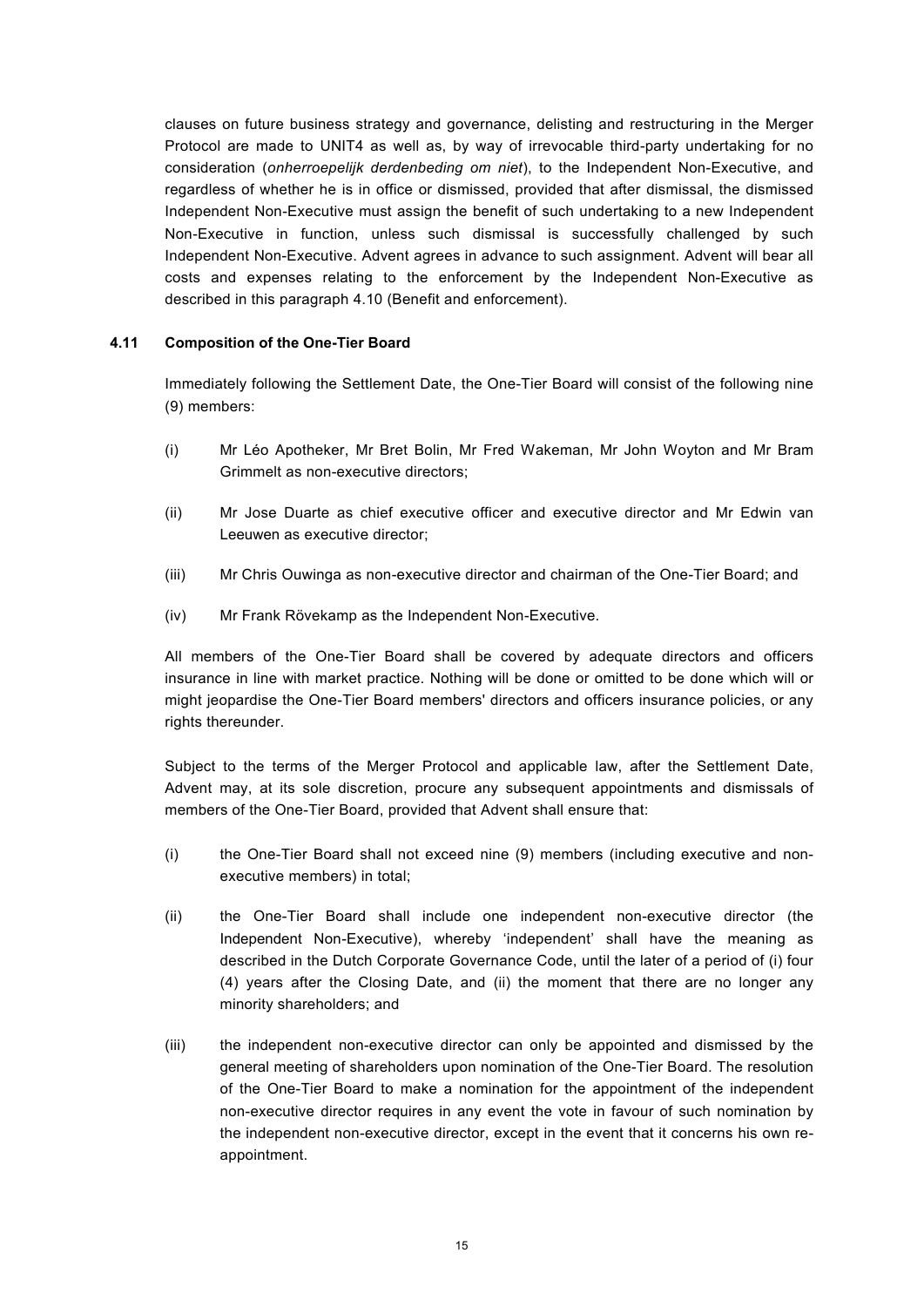As from the Settlement Date, all current members of the One-Tier Board, other than Mr Jose Duarte, Mr Chris Ouwinga, Mr Edwin van Leeuwen and Mr Frank Rövekamp, will be requested to resign from their positions as members of the One-Tier Board by executing a resignation letter, which becomes effective as per the Settlement Date subject to the resolution described in Section 6.18(b) of the Offer Memorandum having been adopted. Advent and UNIT4 shall procure that all members of the One-Tier Board will be fully released from any liabilities in respect of their position or duties as Board members until the date of the EGM, effective as per the Settlement Date, except as a result of fraud or wilful misconduct of such member.

# **4.12 Composition of the Management Team**

<span id="page-15-0"></span>Immediately following completion of the Offer, the members of the Management Team shall remain in their current roles in the management of the UNIT4 Group with Mr Jose Duarte as chief executive officer and Advent shall not take any action to change the composition and respective members' roles in the Management Team, except with the approval of the One-Tier Board (including a vote in favour from the chief executive officer).

# **4.13 Compensation payments to members of the Boards**

<span id="page-15-1"></span>The members of the Supervisory Board who shall resign after completion of the Offer, as described in paragraph 4.11 (Composition of the One-Tier Board) above, do not receive any resignation payments in connection with the Offer.

As described in paragraph 4.11 (Composition of the One-Tier Board) above, the members of the Management Board shall not resign, and their employment agreements shall not be terminated, after completion of the Offer. Accordingly, they do not receive any severance payments in connection with the Offer.

# **4.14 Position of the Boards**

<span id="page-15-2"></span>Based on the above, the Boards have concluded that the Offer is in the best interest of UNIT4 and all its stakeholders.

# **5 EXTRAORDINARY GENERAL MEETING OF SHAREHOLDERS OF UNIT4**

<span id="page-15-3"></span>In accordance with the Decree, UNIT4 shall convene an extraordinary general meeting, the EGM, to discuss the Offer. The EGM shall be held on 19 February 2014. UNIT4 has also agreed with Advent that the Shareholders shall be requested at the EGM to vote, subject to the Offer being declared unconditional (*gestanddoening*) and effective as per the Settlement Date, on the following Governance Resolutions:

- (a) amendment of the UNIT4 Articles of Association in accordance with the drafts of the amended articles of association included in Section 16 of the Offer Memorandum (Proposed new UNIT4 Articles of Association Post-Settlement);
- (b) appointment of Mr Léo Apotheker, Mr Bret Bolin, Mr Fred Wakeman, Mr John Woyton and Mr Bram Grimmelt as non-executive directors of the Board;
- (c) appointment of Mr Frank Rövekamp as the Independent Non-Executive; and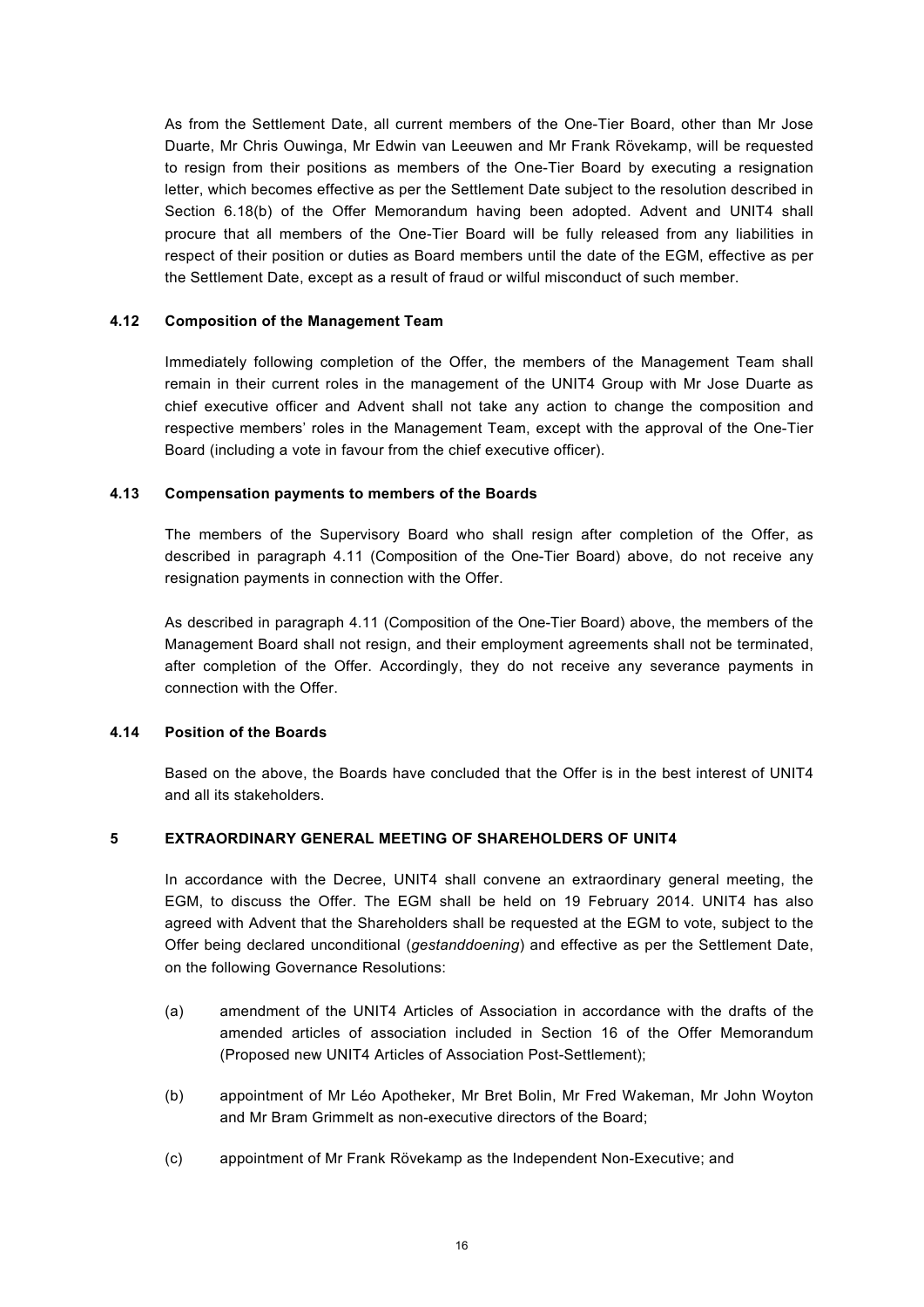(d) accepting the resignation of, and give full discharge to the Board with respect to their duties and obligations performed and incurred in their respective capacity as member of the Board until the EGM.

Reference is made to paragraph 15 (Agenda Extraordinary General Meeting of Shareholders).

UNIT4 expects to make its full year results 2013 available to the Shareholders on its website on 14 February 2014 after close of trading of the Shares on Euronext Amsterdam.

### **6 CERTAIN ARRANGEMENTS BETWEEN UNIT4 AND ADVENT**

<span id="page-16-0"></span>UNIT4 has agreed with Advent some important arrangements with respect to a possible Competing Offer and termination of the Merger Protocol. These arrangements are as follows.

### **6.1 Exclusivity and the possibility to explore an Alternative Proposal**

<span id="page-16-1"></span>UNIT4 is permitted to respond to an unsolicited written approach by a bona fide third party that in the reasonable opinion of the Management Board and Supervisory Board, having consulted their financial and legal advisors, is likely to qualify as or evolve into a Competing Offer and to investigate such approach and enter into discussions or negotiations with such third party in relation thereto.

# **6.2 Competing Offer**

<span id="page-16-2"></span>A Competing Offer is a credible and written proposal by a bona fide third party to (i) make a (public) offer for all of the Shares or for substantially all of UNIT4's business or (ii) a merger of UNIT4 with a party or (iii) another proposal made by a bona fide third party that would involve a change of control of UNIT4 or substantially all of the UNIT4's business, which is in the reasonable opinion of the Management Board and the Supervisory Board, after having considered advice of UNIT4's financial and legal advisors, taking into account the identity and track record of Advent and that of such third party, certainty of execution (including financing on a certain funds basis and merger clearance), the conditionality, the nature of the consideration and the non-financial covenants for the protection of stakeholders in UNIT4, a more beneficial offer than the Offer as contemplated in the Merger Protocol and:

- (i) exceeds the original Offer Price which was included in the Initial Announcement (excluding, for the avoidance of doubt, any increases pursuant to any Revised Offers) by 10%, or 15% in the event of an offer with a consideration not solely in cash, or more;
- (ii) includes commitments by such a bona fide third party, which are substantially the same, or better from the perspective of UNIT4, as those mentioned in paragraphs 4.3 (Mergers and Acquisitions), 4.4 (Governance), 4.6 (Minority Shareholders), 4.7 (Employees), 4.8 (Transfer to third parties), 4.9 (Duration and deviation) and 4.10 (Benefit and enforcement);
- (iii) is binding on the third party in the sense that such third party has (A) conditionally committed itself to UNIT4 to launch a Competing Offer within eight (8) weeks subsequent to the public announcement mentioned under (B) below, and (B) has publicly announced its intention to launch a Competing Offer, which announcement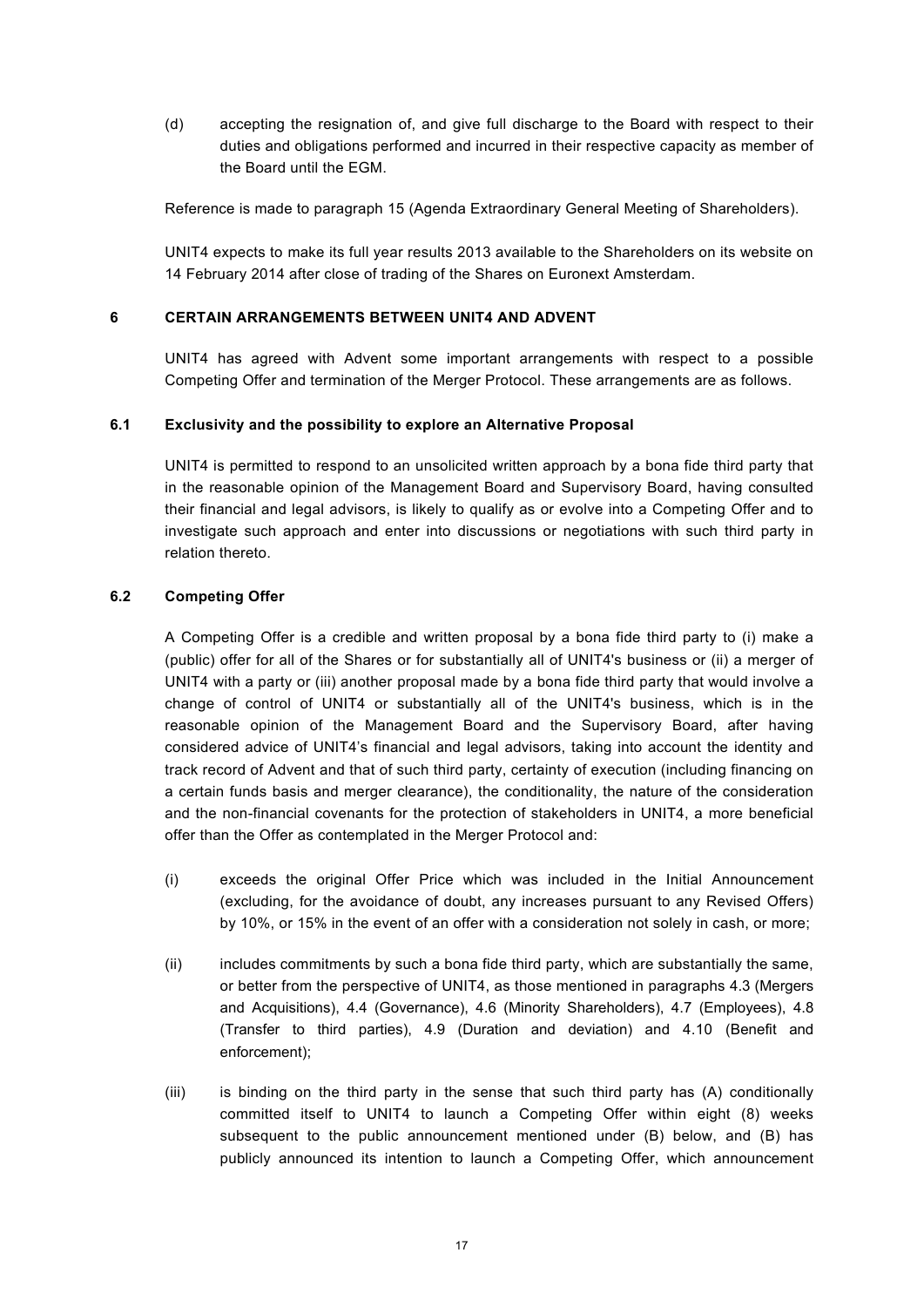includes the proposed price per Share and the relevant conditions precedent in relation to such offer and the commencement thereof.

### **6.3 Revised Offer**

<span id="page-17-0"></span>Advent has the right to match any Competing Offer within seven Business Days after Advent has been notified that a Competing Offer has been made. If Advent matches such Competing Offer, UNIT4 shall not be entitled to accept and/or recommend such Competing Offer and UNIT4 cannot terminate the Merger Protocol.

# **6.4 Termination**

<span id="page-17-1"></span>UNIT4 may terminate the Merger Protocol with immediate effect if Advent has not (timely) matched a Competing Offer by submitting a revised binding offer, and UNIT4 immediately thereafter recommends such Competing Offer.

In the event the Merger Protocol is terminated pursuant to (i) a Competing Offer and such Competing Offer is declared unconditional, or (ii) a material breach of the Merger Protocol by UNIT4, or (iii) a change of the recommendation of the Boards, UNIT4 shall pay to Advent, as compensation for opportunity costs and other costs incurred by Advent in connection with the Offer, a total net amount of EUR 10 million in cash.

On termination of the Merger Protocol because of a material breach of the Merger Protocol by Advent, Advent will pay to UNIT4 a total net amount of EUR 10 million in cash by way of compensation for loss of management time, opportunity costs and expenses of UNIT4.

The compensations for costs for Advent and UNIT4 are without prejudice to each other parties' rights under the Merger Protocol and Dutch law to enforce (contractual) arrangements, including requesting specific performance.

# **7 FINANCIALS**

<span id="page-17-2"></span>Reference is made to Section 13 (Selected Consolidated Financial Information UNIT4), 14 (Financial Statements 2012 of UNIT4) and 15 (Trading Update Q3 2013) of the Offer Memorandum. UNIT4 expects to make its full year results 2013 available to the Shareholders on its website on 14 February 2014 after close of trading on Euronext Amsterdam.

### **8 EMPLOYEE CONSULTATION**

<span id="page-17-3"></span>The relevant and applicable employee consultation procedures have been completed. The central works council of UNIT4 has rendered a positive advice in respect of the intended support, recommendation and execution by the Boards of the Offer and the financing thereof, and in connection therewith the Governance Resolutions.

The participation of employees in certain aspects of the governance of a Dutch company is required by a number of legal regulations of which the Works Councils Act is the most relevant. Pursuant to this Act, a works council, which consists solely of elected employees of the company, is given the right to prior consultation on decision of the managing board on important economic matters (*adviesrecht*), covering circumstances such as transfer of control of the company. In accordance with the Works Councils Act, the central works council of UNIT4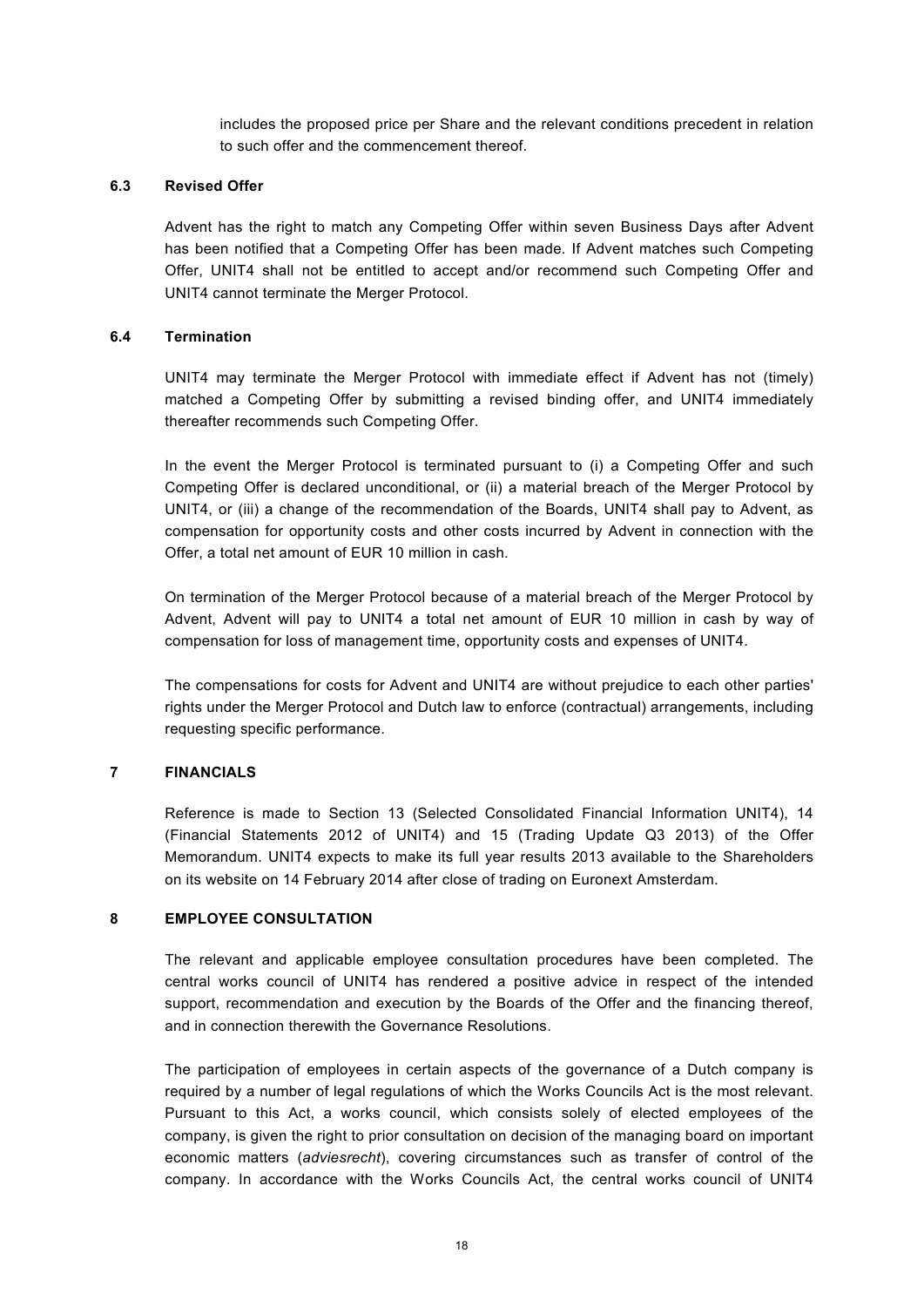(composed of 6 employees of the Company) was consulted by UNIT4 with respect to the Offer and gave the Management Board its positive advice in support of the transaction.

The Social Economic Council (*Sociaal-Economische Raad*) has been notified of the Offer in accordance with the Merger Code (*SER-besluit Fusiegedragsregels 2000)*. There are no relevant trade unions involved.

The current employee participation structure at UNIT4 will not change as a result of the intended transaction and the works council will not have to deal with a different contact person within UNIT4, since it is expected that UNIT4's senior management will be retained following completion of the Offer.

#### **9 OVERVIEW OF TRADING IN UNIT4**

<span id="page-18-0"></span>The following transactions were performed by the members of the Management Board during the year preceding 20 December 2013. The transactions were undertaken as part of the Employee Equity Incentive Arrangements:

| <b>Name</b>             | <b>Buy/Sell</b> | Number of<br><b>Shares</b> | Date of trade | <b>Price per Share</b><br>(EUR) |
|-------------------------|-----------------|----------------------------|---------------|---------------------------------|
| Mr Chris Ouwinga        | Buy             | 7,586                      | 1 March 2013  | 24.46                           |
|                         | Buy             | 75,000                     | 4 March 2013  | 16.70                           |
|                         | Sell            | 75,000                     | 4 March 2013  | 25.00                           |
| Mr Jose Duarte          | Buy             | 14,684                     | 25 June 2013  | 27.24                           |
| Mr Edwin van<br>Leeuwen | Buy             | 8,698                      | 1 March 2013  | 24.46                           |
|                         | Buy             | 40,000                     | 4 March 2013  | 16.70                           |
|                         | Sell            | 40,000                     | 4 March 2013  | 25.00                           |

No transactions were undertaken by the members of the Supervisory Board during the year preceding 20 December 2013.

#### **10 IRREVOCABLE UNDERTAKING**

<span id="page-18-1"></span>All members of the Management Board, being Mr Chris Ouwinga, Mr Jose Duarte and Mr Edwin van Leeuwen, have, in their capacity as members of the Management Board, entered into irrevocable undertakings in respect of their Shares, subject to the Merger Protocol not having been terminated, to tender the Shares directly or indirectly held by them and their affiliates (including, for the avoidance of doubt, any Shares to be acquired by them in connection with the Employee Equity Incentive Arrangements) under the Offer in the Offer Period under the same terms are as applicable to all Shareholders and to vote in favour of the EGM Resolutions, in each case subject to the terms and conditions of the Offer Memorandum. The total percentage of Shares which are expected to be subject to the irrevocable undertakings amounts to 6.55%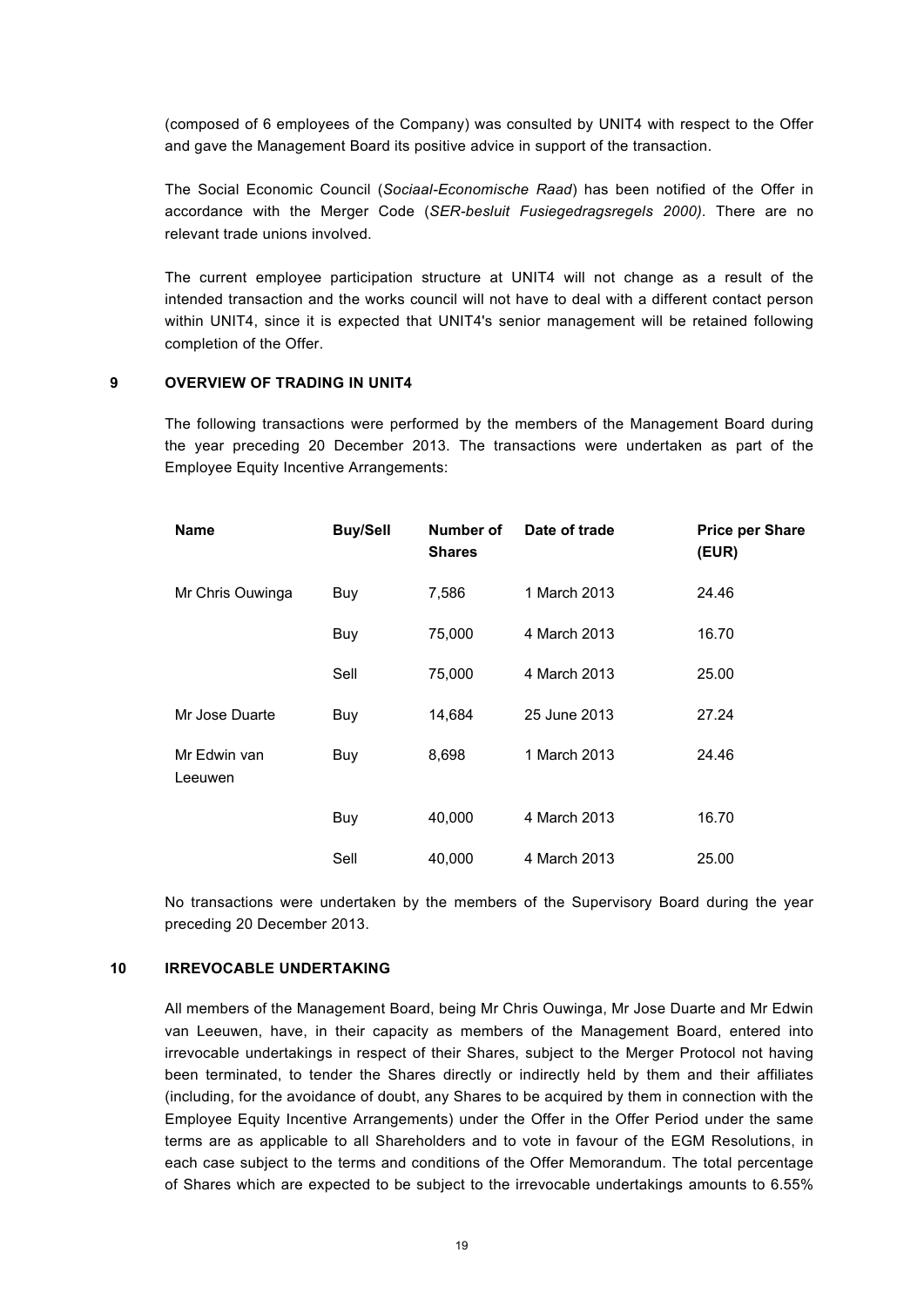on a fully diluted basis after exercise of all Share Options and all conditional rights to subscribe for Performance Shares as described in Section 6.8(a) and 6.8(c) of the Offer Memorandum.

### **11 MANAGEMENT PARTICIPATION**

<span id="page-19-0"></span>As is customary in buy out transactions involving private equity investors, Advent and the funds managed by Advent require members of senior management to participate in the ownership of the business. The investment by members of the senior management will reflect their long term commitment to UNIT4 and is intended to incentivise management to contribute to the success and long term financial achievements of UNIT4 in the future.

Definitive equity investment documentation between the Advent funds and senior management is yet to be agreed on the basis of agreed principles. Advent intends to negotiate the definitive equity investment documentation with senior management in due course, prior to settlement of the Offer. Any definitive equity investment documentation will not become effective until, and will be subject to, settlement of the Offer.

# **12 RECOMMENDATION**

<span id="page-19-1"></span>The Boards have concluded that the Offer is fair to the Shareholders of UNIT4 from a financial point of view and in the best interests of UNIT4 and its stakeholders. The Boards have reached this conclusion after having received extensive legal and financial advice, and having given due and careful consideration to the strategic, financial and social aspects and consequences of the proposed transaction (as described in paragraphs 2 (Decision making process by the Boards) up to and including paragraph 8 (Employee consultation)). The Boards have also received fairness opinions included as paragraph 13 (Fairness Opinion ING Bank) and paragraph 14 (Fairness Opinion ABN AMRO) of this Position Statement, in which ING and ABN AMRO, respectively, have opined that the Offer is fair to the Shareholders of UNIT4 from a financial point of view.

With reference to the above, the Boards fully support and unanimously (i) recommend the Offer to the Shareholders of UNIT4 for acceptance and (ii) recommend to the Shareholders of UNIT4 to vote in favour of all resolutions relating to the Offer to be taken at the EGM referred to in paragraph 15 (Agenda Extraordinary General Meeting of Shareholders) of this Position Statement.

| <b>Supervisory Board of UNIT4</b>                     | <b>Management Board of UNIT4</b>                |  |  |
|-------------------------------------------------------|-------------------------------------------------|--|--|
| Mr Philip Houben<br>Chairman of the Supervisory Board | Mr Chris Ouwinga<br>Chief Executive Officer     |  |  |
| Mr Rob Ruijter                                        | Mr Jose Duarte<br>Chief Executive Officer       |  |  |
| Mr Frank Rövekamp                                     | Mr Fdwin van Leeuwen<br>Chief Financial Officer |  |  |

#### Ms Nikki Beckett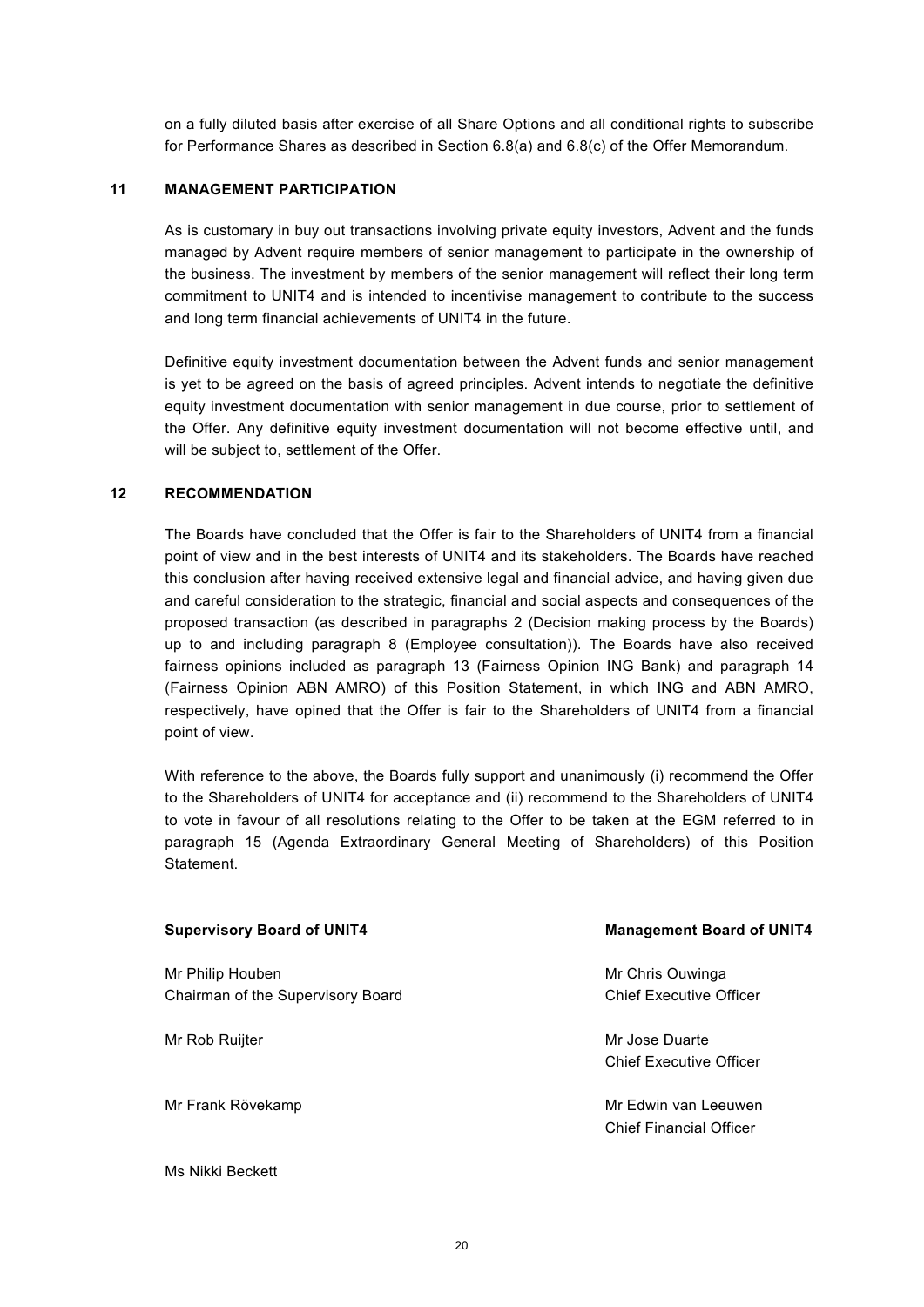<span id="page-20-0"></span>

**ING Commercial Banking** Corporate Finance

#### **STRICTLY PRIVATE AND CONFIDENTIAL**

**17 November 2013**

The Management Board and Supervisory Board UNIT4 N.V. Stationspark 1000 3364 DA Sliedrecht The Netherlands

Dear Sirs,

You, the Management Board and Supervisory Board of UNIT4 N.V. (the "**Management Board**", respectively the "**Supervisory Board**", together **"you"**), have asked us, the Corporate Finance Division of ING Bank N.V. ("**ING Corporate Finance**") pursuant to an engagement (the **"Engagement"**) set out in a letter (the "**Engagement Letter**") dated 22 September 2011, and amendments to this engagement letter dated 9 August 2012 and 30 August 2013, to give you our opinion (the **"Opinion"**) exclusively from a financial point of view to the Shareholders with respect to the fairness of the proposal by Advent International Corporation (the "**Offeror**") to offer each holder of one ordinary share, nominal value EUR 0.05 per share, in the capital of UNIT4 N.V., a company incorporated in the Netherlands (the "**Company**") (each a "**Share**" and each beneficial owner of a share a "**Shareholder**"), EUR 38.75 in cash for each Share (the "**Consideration**") (the **"Transaction"**).

In arriving at our Opinion, we have reviewed and considered:

- (1) certain publicly available information with respect to the Company, such as annual reports, company presentations and press releases, research analyst reports relating to the future financial performance of the Company and such other publicly available information concerning the Company that ING Corporate Finance believes to be relevant to its analysis;
- (2) certain internal (unaudited) financial and operating information with respect to the business, operations and prospects of the Company, furnished to ING Corporate Finance by the Company;
- (3) certain discussions with the members of the Management Board and Supervisory Board in the context of the Transaction;
- (4) current and historical market prices of the Shares;
- (5) a comparison of the financial terms of the Transaction with the financial terms of certain other recent transactions that ING Corporate Finance deemed relevant; and
- (6) the merger protocol between the Company and the Offeror dated the same as this letter.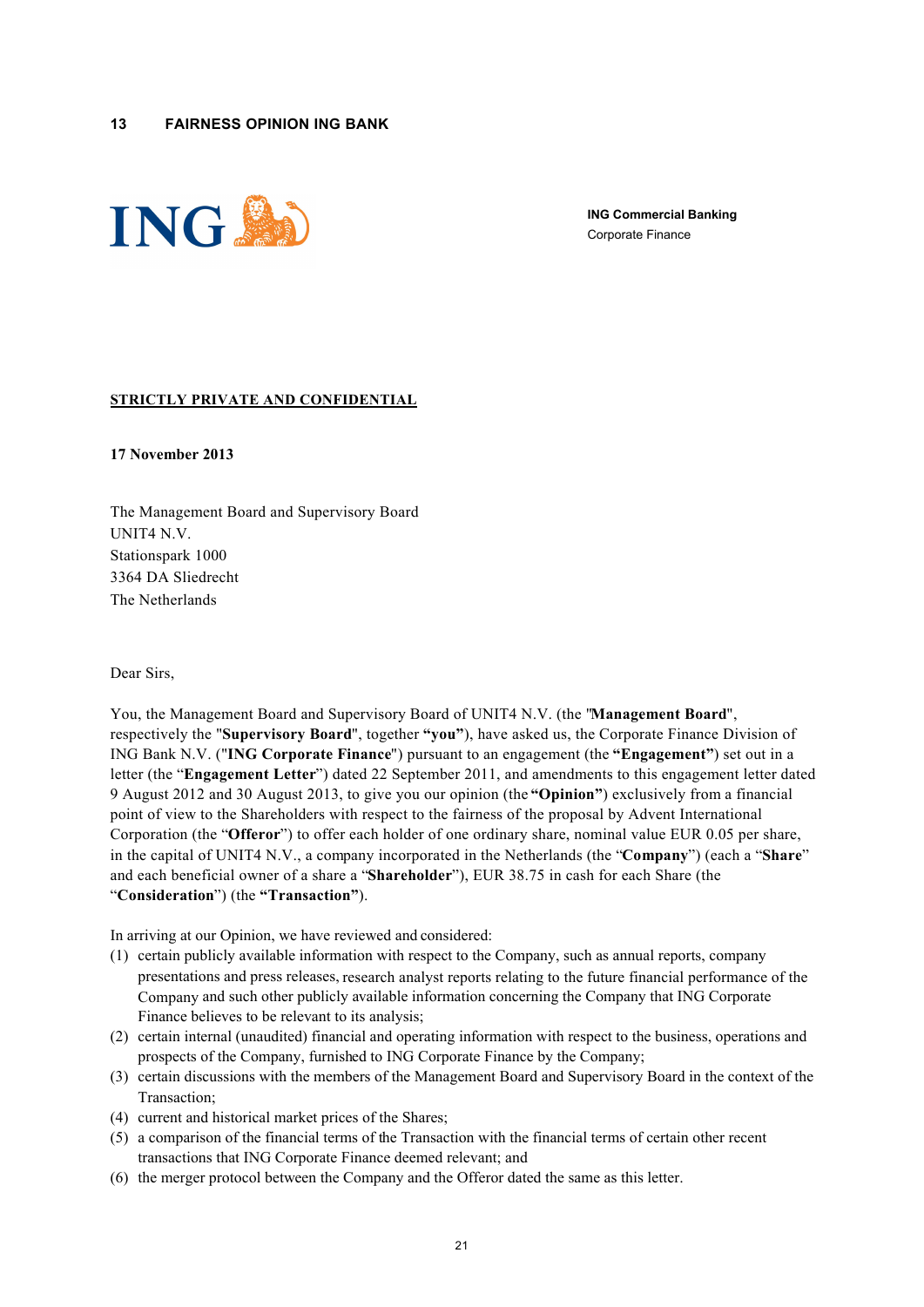We have also compared the data provided to us with similar publicly available data for various other companies in your business sector, and we have considered, to the extent publicly available, the financial terms of certain other business combinations and other transactions which have recently been effected by such companies. We also considered such other information, financial studies, analyses and investigations and financial, economic and market criteria which we deemed relevant for the purposes of producing our Opinion.

In accordance with the terms of our Engagement, in producing our Opinion:

- 1. We have not assumed any responsibility for independent verification of, and we have not independently verified, any of the foregoing information and have relied on all such information as being sufficient, complete and accurate and not misleading in all material respects, without any additional check being undertaken to verify the completeness and accuracy of such disclosure. For the avoidance of doubt, we have assumed that no information has been withheld from us that could have an impact on this Opinion;
- 2. We have not assumed any responsibility for any aspect of the work that any professional advisers have produced regarding the Transaction and we have assumed as true and accurate and not misleading any work produced by such advisers. We have not provided, obtained or reviewed any tax, regulatory, accounting, actuarial or other advice and as such assume no liability or responsibility in connection therewith. Accordingly, in providing this Opinion, we have not taken into account the possible implications of any such advice;
- 3. We have assumed that all corporate and other action required by you, your subsidiaries and your other affiliates to complete the Transaction and carry out your obligations thereunder has been or will be duly taken, that the Transaction documentation will constitute a valid and legally binding obligation of you, that you have sufficient financial resources to honour all of your financial obligations in respect of the Transaction without any breach of covenants or other negative financial impact, and that the execution, delivery and performance by you of the Transaction will not violate or be prohibited by either your internal constitution or by any provision of any existing law applicable to you or any agreement or instrument binding on you or any of your assets or constitute a default or termination event (however described) under any such agreement or instrument;
- 4. With respect to any financial forecasts, we have assumed that such forecasts have been prepared on bases reflecting reasonable estimates and judgments as to your future financial performance. In addition, we have not been requested to make (and therefore have not made) an independent evaluation or appraisal of your assets and liabilities (contingent or otherwise), nor of the assets and liabilities of any company being acquired or sold by you as part of the Transaction, nor have we been furnished with any such evaluations or appraisals. Our Opinion is necessarily based upon information available to us, and the financial, economic, political and social market and other relevant conditions to the Opinion as they exist and can be evaluated, as at the date hereof:
- 5. We have assumed that you are complying in all material respects with all relevant applicable laws and regulations and promptly disclose to the extent required under applicable laws and regulations any price sensitive information to the public;
- 6. We have assumed that all consents and approvals of regulatory bodies, shareholders, exchanges, creditors and others which are required under any applicable law, regulation, agreement or instrument to consummate the Transaction will be obtained with no detriment in any aspect which may be material for our analysis. Subsequent developments may affect this Opinion and the assumptions made in its preparation, and we do not have any obligation to update, revise or reaffirm this Opinion; and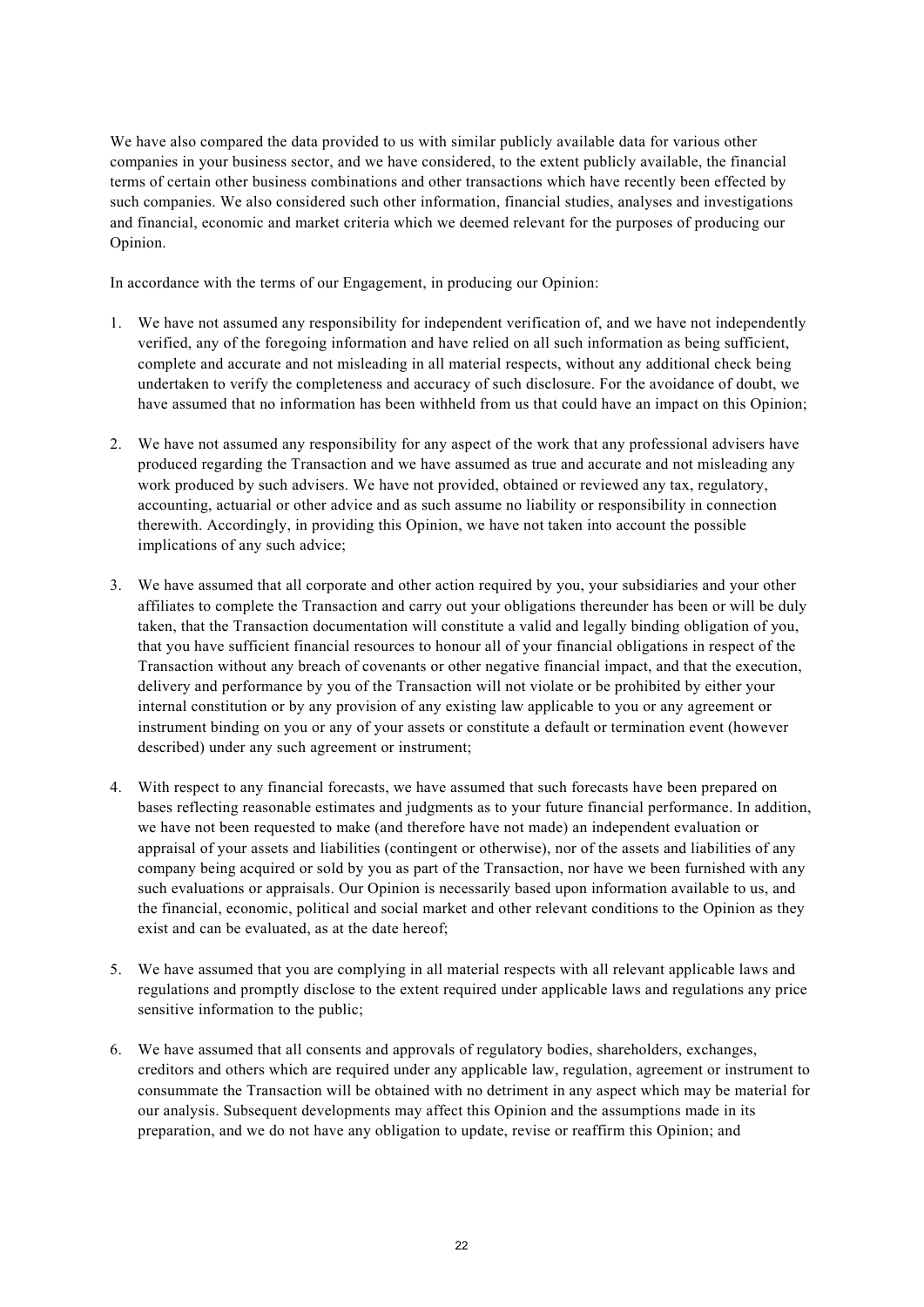7. We have assumed that the Transaction will not constitute an event of default or a potential event of default under any of your debt obligations and that, following completion of the Transaction, you will continue to be able to meet all of your debts and other obligations as they fall due.

We have been engaged by you to act as your financial advisor for the purpose of producing this Opinion and other services in connection with the Transaction. We will receive a success fee from you for these services pursuant to and subject to the terms of the Engagement. The success fee is contingent on the consummation of the Transaction.

In the ordinary course of business, ING Bank N.V. (of which we, the Corporate Finance Division of ING Bank N.V. forms part) and its affiliates may actively trade your debt and equity securities for its own account and for the accounts of clients and accordingly, may at any time hold a long or short position in such securities.

This Opinion is supplied to you, the Management Board and Supervisory Board, on the understanding that it has been produced solely for your benefit as part of the information you require in your contemplation of the Transaction. We do not otherwise express any views on the Transaction, or its effect on your business or any part of it.

This Opinion exclusively focuses on the fairness, from a financial point of view to the Shareholders, of the Consideration to the Shareholders and does not address any other issues such as the underlying business decision to recommend the Transaction or its commercial merits, which are matters solely for the Management Board and Supervisory Board. Subsequent developments in the aforementioned conditions may affect this Opinion and the assumptions made in preparing this opinion and ING Corporate Finance is not obliged to update, revise or reaffirm this opinion if such conditions change.

This Opinion does not constitute a recommendation to you or to any holder of your debt or equity securities or any other company involved in any way with the Transaction or the Engagement. Reference to this opinion can be made in press releases in connection with the Transaction, the offer memorandum and the position statement of the Management Board and Supervisory Board in connection with the Transaction (the "**Position Statement**"). This Opinion may only be made public through publication of the complete contents of this letter in the Position Statement.

This Opinion is issued in the English language and reliance may only be placed on this Opinion as issued in the English language. If any translations of this Opinion are delivered they are provided only for ease of reference, have no legal effect and ING makes no representation as to (and accepts no liability in respect of) the accuracy of any such translation.

We do not accept any responsibility for the contents of this Opinion to any party (including your shareholders, creditors, regulators, exchanges and other interested parties) other than the Management Board and Supervisory Board. In addition, you agree that our liability to you will be limited in the manner set out in the Engagement Letter and in particular, we shall not have any direct or indirect liability of any kind to you, or to any of your directors, employees, shareholders or creditors, arising out of or in connection with the Engagement, except for losses, claims, damages or liabilities incurred by you to the extent they are found in a final judgment by a court to have resulted from a deliberate omission or gross negligence on the part of us or our affiliates and sub-contractors.

This Opinion and ING's contractual and non-contractual obligations to you hereunder shall be governed by and construed in accordance with Dutch law and any claims or disputes arising out of, or in connection with, this letter shall be subject to the exclusive jurisdiction of the competent courts of Amsterdam, the Netherlands.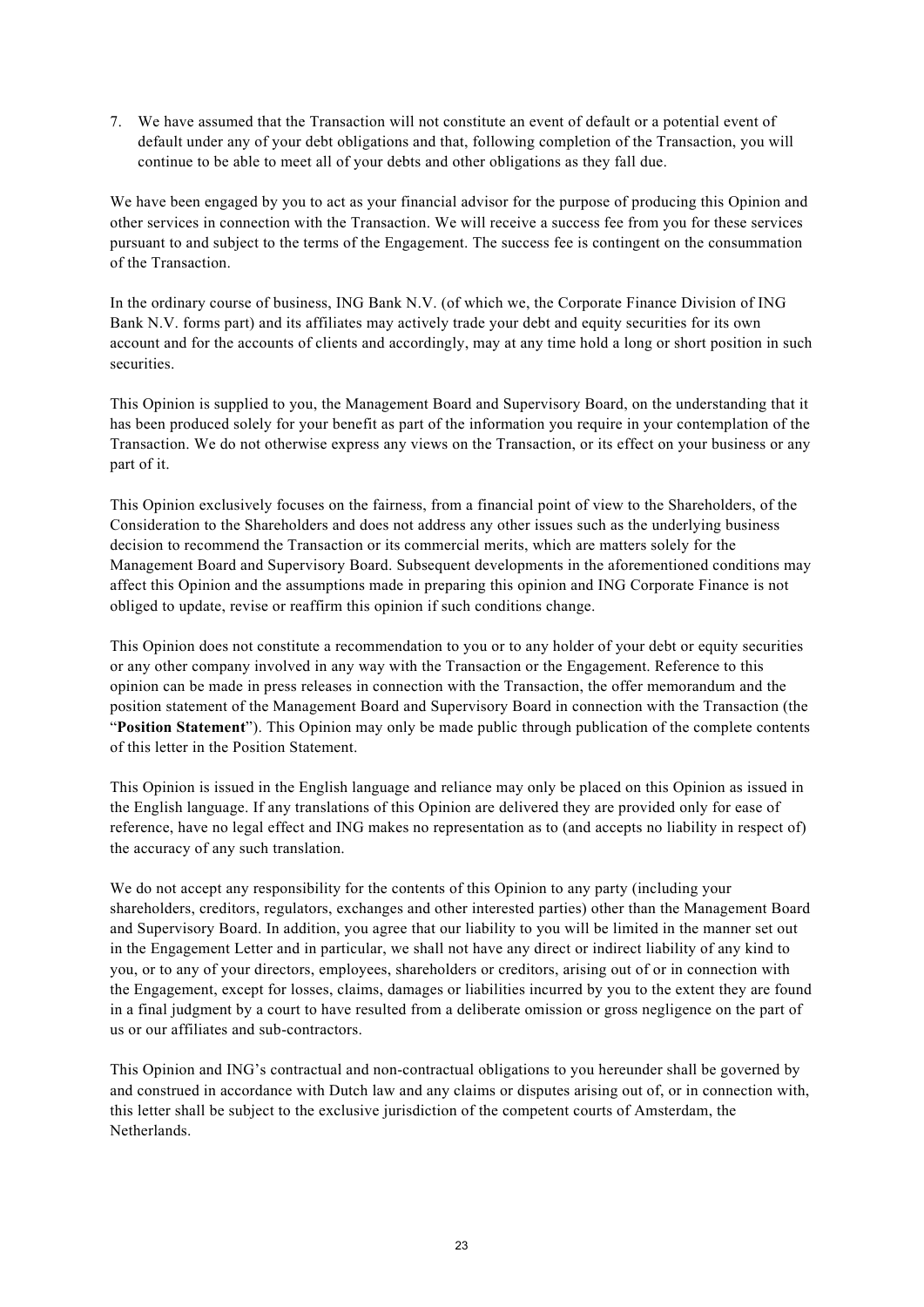Based upon and subject to the foregoing, it is our opinion that, as of the date hereof, the Consideration is fair from a financial point of view to the Shareholders.

> Yours faithfully, ING Bank N.V.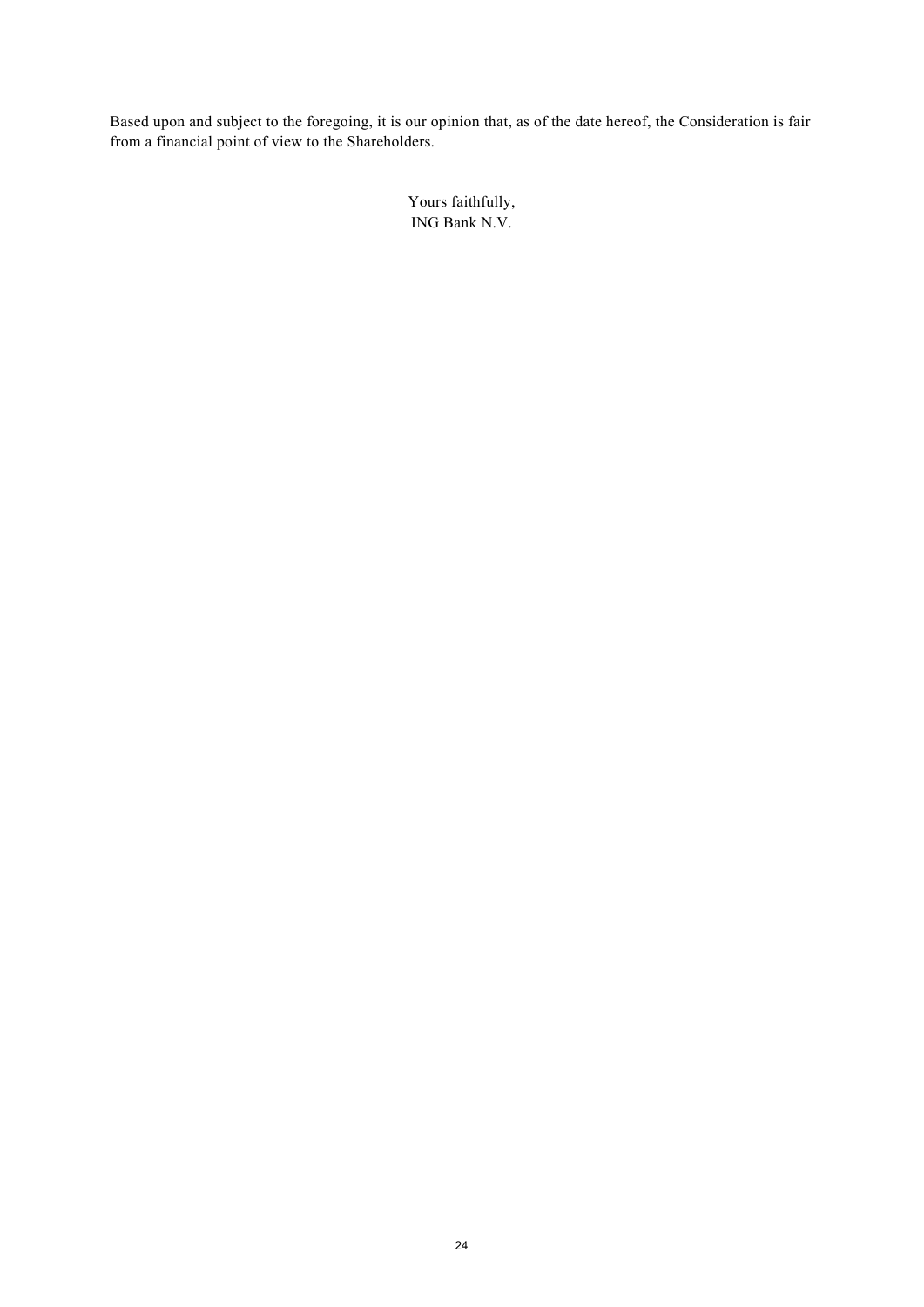<span id="page-24-0"></span>

ABN AMRO Bank N.V. Gustav Mahlerlaan 10 1082 PP Amsterdam The Netherlands

Correspondence address P.O. Box 283 1000 EA Amsterdam The Netherlands Telephone 020-6290274 Fax 020-3831834

# **CONFIDENTIAL**

UNIT4 N.V. Attn. Mr. P.F.C. Houben Chairman of the Supervisory Board Postbus 102 3360 AC Sliedrecht

Date 17 November 2013 Subject Letter of Opinion

Dear Members of the Supervisory Board,

We understand that Advent International Corporation ("**Advent**" or the "**Offeror**"), or one of its affiliated parties incorporated for this purpose, intends to make a recommended public offer (the "**Offer**") for all issued and outstanding ordinary shares with a nominal value of EUR 0.05 each (the "**Shares**", and each a "**Share**") of UNIT4 N.V. ("**UNIT4**" or the "**Company**") (the "**Proposed Transaction**").

At the date hereof, a draft version (dated 16 November 2013) is available of the agreement between inter alia the Offeror and the Company (the "**Draft Merger Protocol**") on the terms of the Offer to be made by the Offeror for all the issued and to be issued Shares not already held by Advent and its affiliates. Pursuant to the terms of the Offer, the Offeror will offer an amount in cash equal to EUR 38.75 per each Share tendered under the terms of the Offer (the "**Consideration**") to the holders of these Shares (the "**Shareholders**"). The terms and conditions of the Proposed Transaction are set forth in more detail in the Draft Merger Protocol. The summary of the Proposed Transaction set forth above is qualified in its entirety by the terms of the Draft Merger Protocol.

The supervisory board of the Company (the "**Supervisory Board**") has asked ABN AMRO Bank N.V. ("**ABN AMRO**") to render its opinion as to whether the Consideration is fair, from a financial point of view, to the holders of the Shares (the "**Fairness Opinion**").

For the purposes of providing our Fairness Opinion, ABN AMRO has: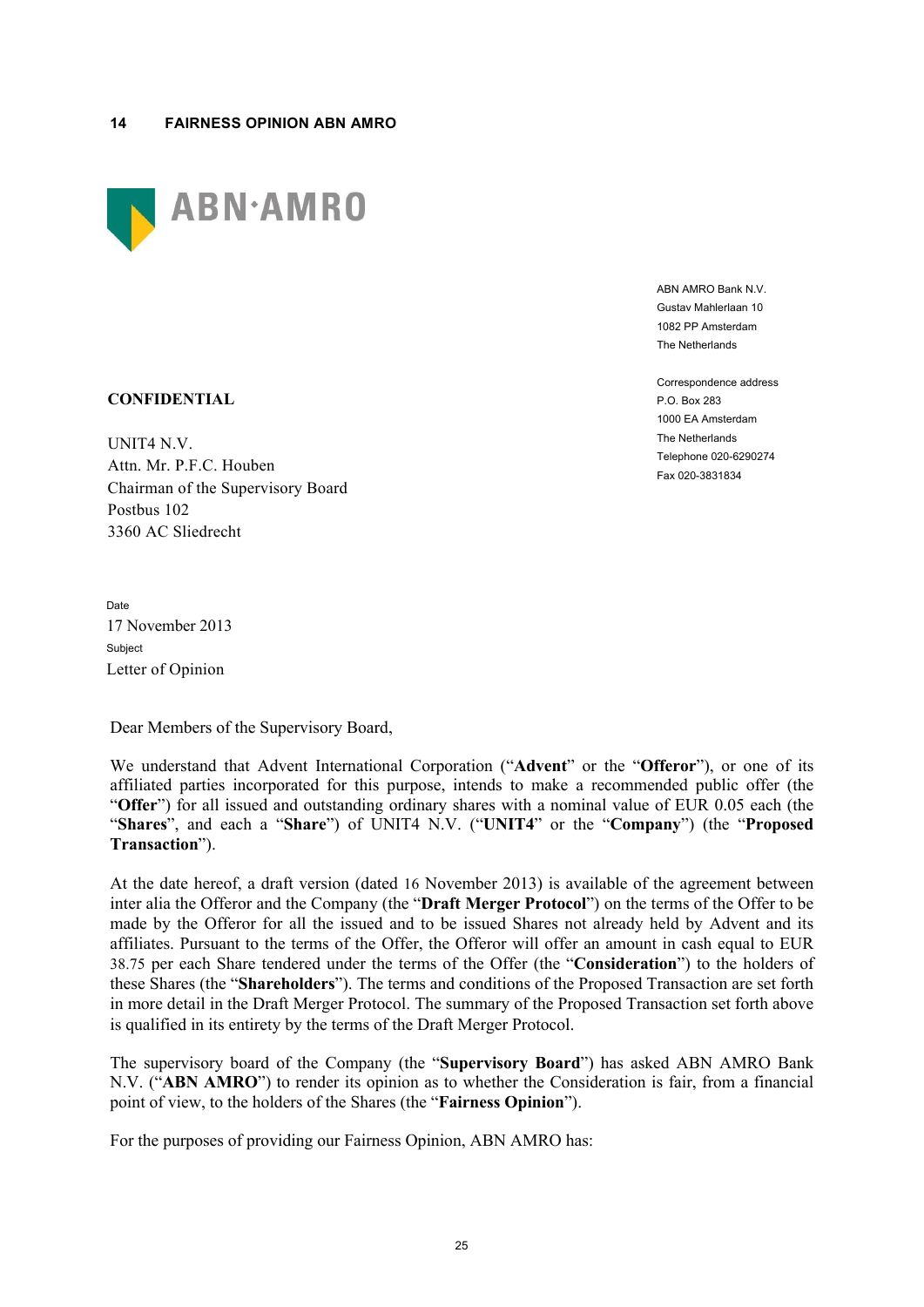- a) reviewed certain publicly available business and financial information relating to the Company which we deemed relevant for the purpose of providing the Fairness Opinion, including the Company's annual reports for the financial years 2009 to 2012 and the Company's interim reports for the years 2012 to H1 2013;
- b) reviewed financial and operating information with respect to the business, operations and prospects of the Company furnished to us by the Company;
- c) reviewed certain publicly available information such as equity research reports;
- d) reviewed the financial terms, to the extent publicly available, of certain recent transactions involving companies we deemed relevant and the consideration paid for such companies;
- e) reviewed the current and historical stock prices and trading volumes of the Shares;
- f) had discussions with the management board of the Company (the "**Management Board**") and the Company's financial advisor concerning the past and current business, operations, financial condition and future prospects of UNIT4, certain clarifications on the financial information and strategic outlook on UNIT4 and certain other matters we believe necessary or appropriate to our inquiry;
- g) reviewed parts of the Draft Merger Protocol we deemed relevant; and
- h) conducted such other studies, analyses and investigations and considered such other factors as we deemed appropriate, based on the information available to us to date.

UNIT4 has confirmed to ABN AMRO that:

- UNIT4 has provided ABN AMRO with all material information relating to the Company (as far as available to UNIT4) which it understands to be relevant for the Fairness Opinion and have not omitted to provide ABN AMRO with any information relating to UNIT4 that (i) would render the provided information inaccurate, incomplete or misleading or (ii) may reasonably have a material impact on the Fairness Opinion;
- after delivery of aforementioned information, as far as UNIT4 is aware, no events have occurred that may reasonably have a material impact on the Fairness Opinion;
- all financial and other information provided by UNIT4 to ABN AMRO in relation to the Fairness Opinion is true and accurate and no information was withheld from ABN AMRO that could reasonably affect the Fairness Opinion; and
- financial forecasts and projections of the Company provided by UNIT4 to ABN AMRO have been reasonably prepared on a basis reflecting the best currently available information, estimates and judgments of the management of the Company as, of the date of this letter, regarding the future financial performance of the Company.

This Fairness Opinion is subject to the above confirmation and is furthermore subject to the following:

- a) ABN AMRO does not express any opinion as to any tax or other consequences that might result from the Proposed Transaction, nor does its opinion address any actuarial, legal, tax, regulatory or accounting matters and as such assumes no liability or responsibility in connection herewith;
- b) ABN AMRO has not been authorized to solicit, and ABN AMRO has not solicited, any indications of interest from any third party with respect to the purchase of all or a part of the Company's business;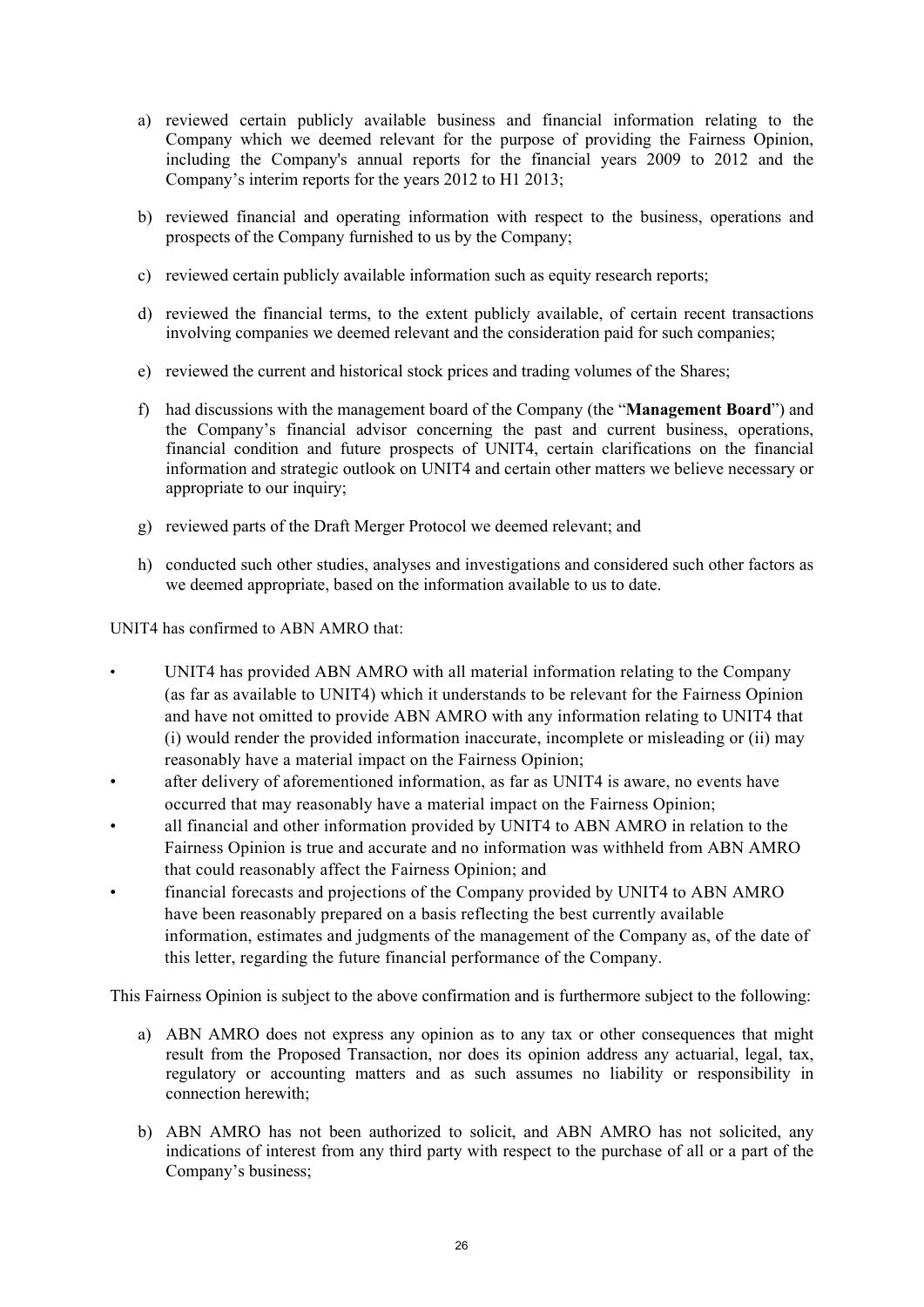- c) ABN AMRO has relied on the accuracy and completeness of all the financial and other information used by it without any independent verification of such information, and assumed such accuracy and completeness for the purposes of rendering this Fairness Opinion;
- d) ABN AMRO has not performed any investigation or otherwise undertaken to verify the accuracy and completeness of the information reviewed by it for the purposes of rendering this Fairness Opinion and therefore does not accept any responsibility regarding this information;
- e) ABN AMRO has assumed that all confirmations made to ABN AMRO by the UNIT4 (as set out above) are true, accurate and not misleading;
- f) ABN AMRO has assumed that the executed Merger Protocol will conform in all material respects to the last draft reviewed by ABN AMRO. ABN AMRO has assumed the accuracy of the representations and warranties contained in the Draft Merger Protocol and all agreements related thereto;
- g) ABN AMRO has not made any evaluation or appraisal of the assets and liabilities (including any derivative or off balance sheet assets and liabilities of the Company);
- h) ABN AMRO has not conducted a physical inspection of the properties and facilities of UNIT4;
- i) ABN AMRO has not evaluated the solvency or fair value of UNIT4 under any laws relating to bankruptcy, insolvency or similar matters;
- j) the Offer being declared unconditional on the basis of the terms and conditions set out in the Draft Merger Protocol;
- k) receipt of all governmental, regulatory, third party or other consents, approvals and releases for the Proposed Transaction will be obtained within the constraints contemplated by the Draft Merger Protocol; and
- l) ABN AMRO has not reviewed and does not opine on the question whether the price of the offer for the Shares is the fair price (*billijke prijs*) within the meaning of Section 5:80a of the Financial Supervision Act (*Wet op het financieel toezicht*).

This Fairness Opinion necessarily is based upon prevalent financial, economic, monetary, market and other conditions as they exist on, and on the information made available to us, and may be assessed, as at the date of this letter. Accordingly, although subsequent developments, and any other information that becomes available after this date, may affect this Fairness Opinion, ABN AMRO has not assumed any responsibility to update, revise or reaffirm this Fairness Opinion once given.

This Fairness Opinion is solely for the use and benefit of the Supervisory Board in connection with its evaluation of the Proposed Transaction and shall not be used for any other purpose. This Fairness Opinion is not intended to be relied upon or confer any rights or remedies upon any employee, creditor or shareholder of UNIT4 or any other party. This Fairness Opinion does not address the merits of the underlying decision of UNIT4 to engage in, recommend or proceed with the Offer and does not constitute a recommendation to any Shareholder as to whether such Shareholder should accept the Offer. We have also not been requested to opine on, and no opinion is expressed on, and our Fairness Opinion does not in any other manner address, any alternatives available to the Proposed Transaction and whether any alternative transaction might be more beneficial to the Shareholders than the Proposed Transaction. We have also not been requested to opine as to, and our Fairness Opinion does not in any manner address, (i) the likelihood of the consummation of the Proposed Transaction or (ii) the method or form of payment of the Consideration. In addition, we express no opinion on, and our Fairness Opinion does not in any manner address, the fairness of the amount or the nature of any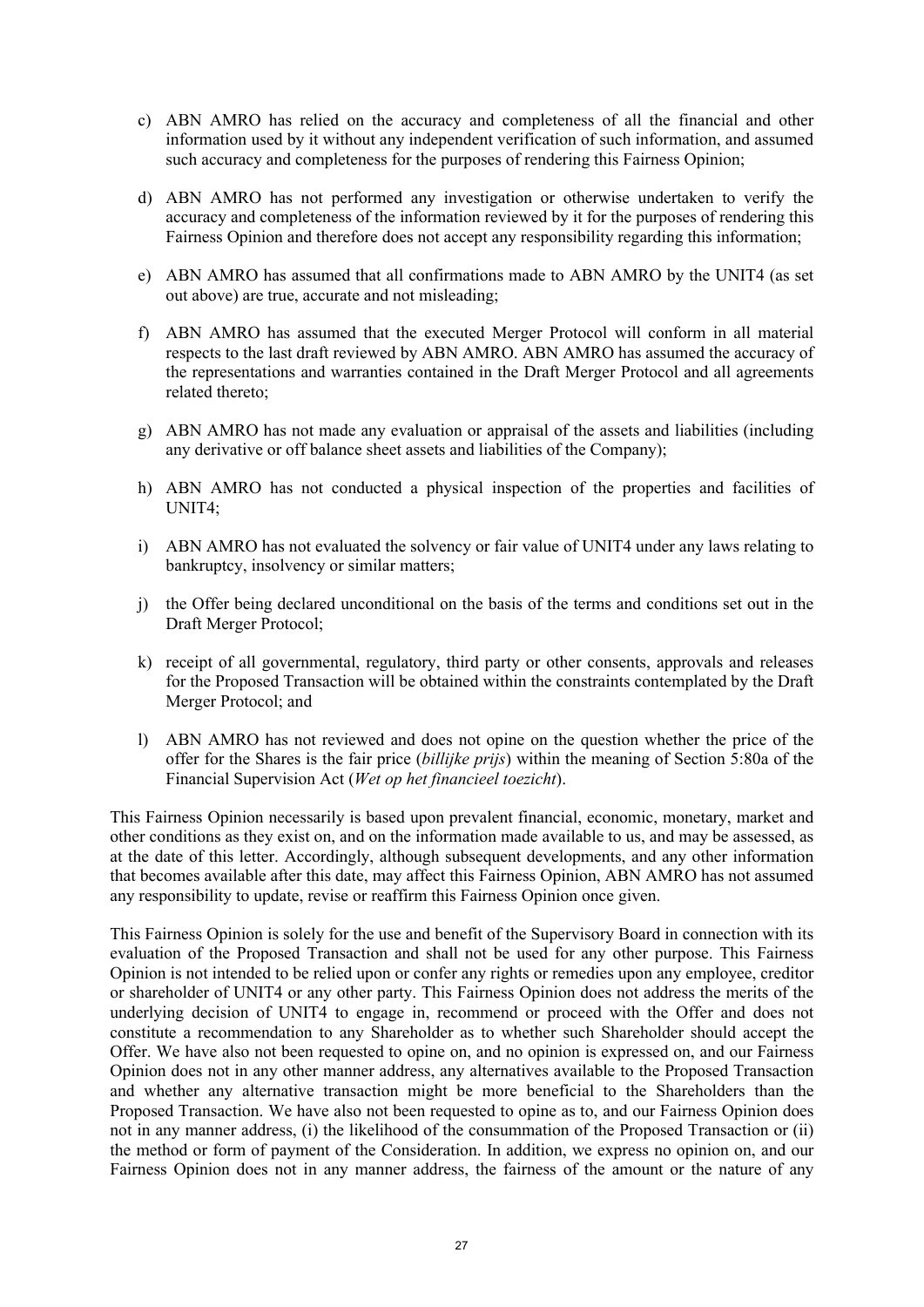compensation to any officers, directors or employees of any parties to the Proposed Transaction, or any class of such persons, relative to the Consideration payable in the Proposed Transaction.

ABN AMRO is acting as financial advisor to the Supervisory Board in connection to the Fairness Opinion and will receive a fee from UNIT4 for its services, which fee will not be conditional upon completion of the Offer. UNIT4 has agreed to reimburse ABN AMRO's expenses and indemnify ABN AMRO against certain liabilities arising out of the agreement with regard to its role as financial advisor of the Supervisory Board. ABN AMRO will receive a fee upon the issue of the Fairness Opinion, irrespective of the contents of the Fairness Opinion and/or the Proposed Transaction being completed. ABN AMRO is involved in a wide range of banking and other financial services business, both for its own account and for the account of its clients, out of which a conflict of interest or duties may arise. ABN AMRO may, from time to time, (i) provide financial advisory services and/or financing to UNIT4 and/or the Offeror, (ii) maintain a banking or other commercial relationship with UNIT4 and/or the Offeror, and (iii) trade shares and other securities of UNIT4 and/or the Offeror in the ordinary course of business for our own account and for the accounts of our customers and may, therefore, from time to time hold long or short positions in such securities. Within ABN AMRO practices and procedures, including 'Chinese walls', are maintained, designed to help ensure the independence of advice and to restrict the flow of information and to manage such conflicts of interests or duties.

This letter may be incorporated in full, for information purposes only, in the position statement to be made available by UNIT4 or the boards of UNIT4 to the Shareholders in connection with the Offer. Notwithstanding the foregoing, this letter may not be disclosed, referred to, or communicated (in whole or in part) to any third party for any purpose whatsoever except with the prior written approval of ABN AMRO, which shall not unreasonably be withheld. This Fairness Opinion is issued in the English language and reliance may only be placed on this Fairness Opinion as issued in the English language. If any translations of this Fairness Opinion are delivered they are provided only for ease of reference, have no legal effect and ABN AMRO makes no representation as to, and accepts no liability in respect of, the accuracy of any such translations.

This letter and the obligations of ABN AMRO to UNIT4 hereunder shall be governed by and construed in accordance with Dutch law and any claims or disputes arising out of, or in connection with, this letter shall be subject to the exclusive jurisdiction of the competent court in Amsterdam without prejudice to the right of appeal and that of appeal at the Supreme Court.

Based upon and subject to the foregoing, we are of the opinion that, as of the date of this letter, the Consideration to be received by the Shareholders pursuant to the Offer is fair, from a financial point of view, to such Shareholders accepting the Offer.

Yours sincerely,

For and on behalf of, ABN AMRO Bank N.V.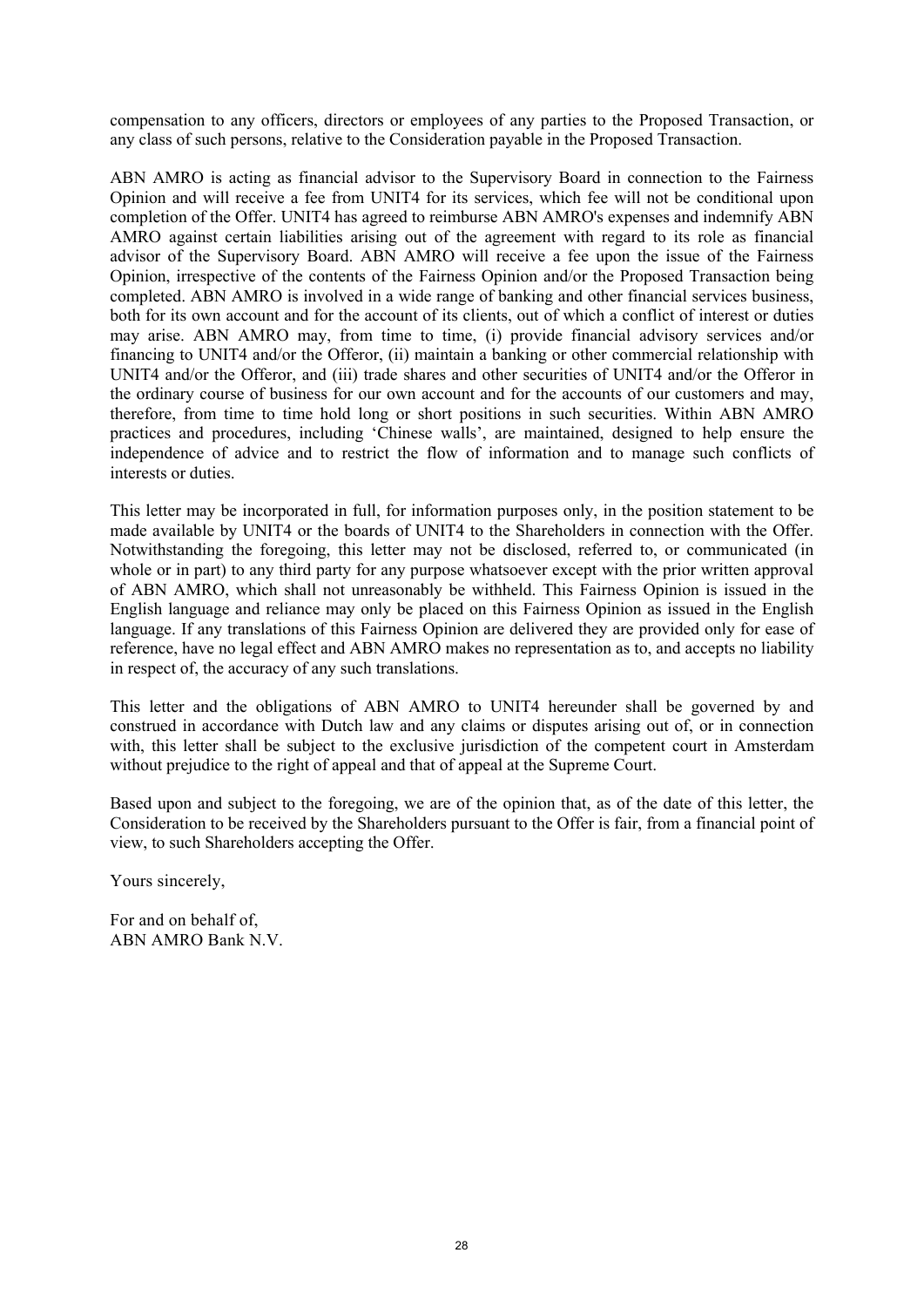# <span id="page-28-0"></span>**15 AGENDA EXTRAORDINARY GENERAL MEETING OF SHAREHOLDERS**

# **AGENDA EXTRAORDINARY MEETING OF SHAREHOLDERS OF UNIT4 N.V. ("EGM")**

**Date**: 19 February 2014 **Location**: Head offices of UNIT4 N.V. Stationspark 1000, Sliedrecht, the Netherlands **Time**: 15.00 hours, CET

The items on the agenda for this meeting are:

- 1. Opening
- *2.* Explanation of the recommended cash offer by AI Avocado B.V. (the "**Offeror**"), a company ultimately controlled by funds advised and managed by Advent International Corporation, for all the issued and outstanding ordinary shares with a nominal value of EUR 0.05 each in the capital of UNIT4 N.V. (the "**Company**") (the "**Offer**") (**for discussion**)
- 3. Conditional amendment of the Articles of Association of the Company as per the Settlement Date (as defined in the offer memorandum relating to the Offer dated 20 December 2013, the "**Offer Memorandum**") and authorisation to execute the deed of amendment of the Articles of Association (**for voting**)
- 4. Conditional (re-)appointment of the following non-executive directors of the board of the Company (the "**Board**") as per the Settlement Date:
	- (a) appointment of Mr Léo Apotheker as non-executive director as per the Settlement Date (**for voting**)
	- (b) appointment of Mr Bret Bolin as non-executive director as per the Settlement Date (**for voting**)
	- (c) appointment of Mr Fred Wakeman as non-executive director as per the Settlement Date (**for voting**)
	- (d) appointment of Mr John Woyton as non-executive director as per the Settlement Date (**for voting**)
	- (e) appointment of Mr Bram Grimmelt as non-executive director as per the Settlement Date (**for voting**)
	- (f) re-appointment of Mr Frank Rövekamp as non-executive director as per the Settlement Date (**for voting**)
- 5. Conditional acceptance of the resignation of the resigning non-executive directors of the Board as per the Settlement Date and conditional granting of full discharge to each of the resigning non-executive directors of the Board with respect to their duties and obligations performed and incurred as members of the Supervisory Board until 1 January 2014 and as non-executive directors of the Board from 1 January 2014 until the date of the EGM, effective as per the Settlement Date: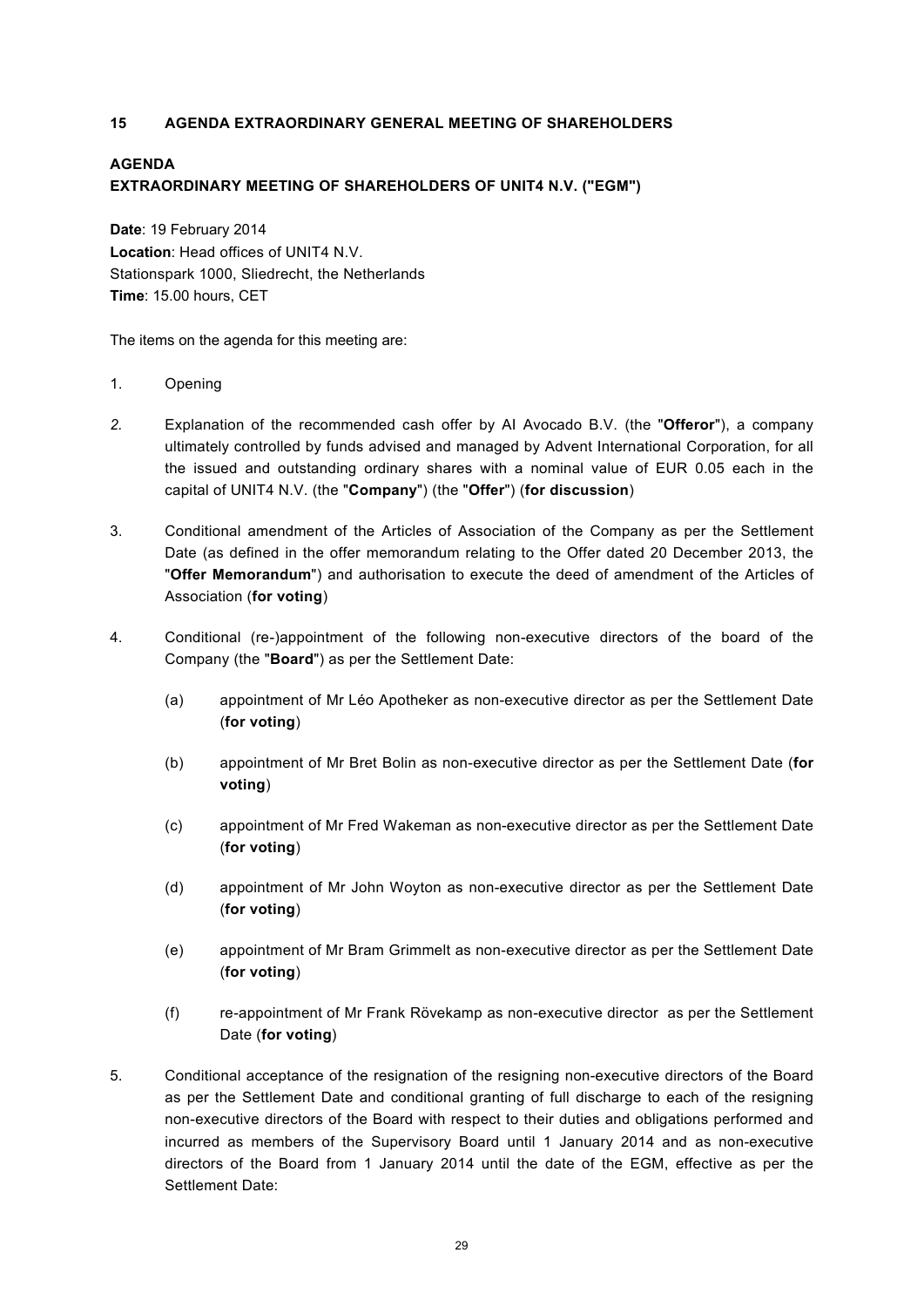- (a) Mr Philip Houben in connection with his conditional resignation as non-executive director of the Board as per the Settlement Date (**for voting**)
- (b) Mr Rob Ruijter in connection with his conditional resignation as non-executive director of the Board as per the Settlement Date (**for voting**)
- (c) Ms Nikki Beckett in connection with her conditional resignation as non-executive director of the Board as per the Settlement Date (**for voting**)
- 6. Conditional granting of full discharge to each of the members of the Board that stay on with respect to their duties and obligations performed and incurred until the date of the EGM, effective as per the Settlement Date:
	- (a) Mr Chris Ouwinga in connection with his functioning as member of the Board of Directors of the Company until 1 January 2014 and non-executive director of the Board from 1 January 2014 until the date of the EGM, effective as per the Settlement Date (**for voting**)
	- (b) Mr Jose Duarte in connection with his functioning as member of the Board of Directors of the Company until 1 January 2014 and executive director of the Board from 1 January 2014 until the date of the EGM, effective as per the Settlement Date (**for voting**)
	- (c) Mr Edwin van Leeuwen in connection with his functioning as member of the Board of Directors of the Company until 1 January 2014 and executive director of the Board from 1 January 2014 until the date of the EGM, effective as per the Settlement Date (**for voting**)
	- (d) Mr Frank Rövekamp in connection with his functioning as member of the Supervisory Board until 1 January 2014 and non-executive director of the Board from 1 January 2014 until the date of the EGM, effective as per the Settlement Date (**for voting**)
- 7. Any other business
- 8. Closing

# **NOTES TO THE AGENDA FOR THE EXTRAORDINARY MEETING OF SHAREHOLDERS OF UNIT4 N.V. (THE "EGM")**

# **Notes to agenda item 2:**

On 18 November 2013, the Offeror and the Company jointly announced their conditional agreement on the Offer at an offer price of € 38.75 (cum dividend) in cash per issued and outstanding ordinary share of the Company (the "**Offer Price**"). The Offeror made the Offer through making publicly available the Offer Memorandum on 20 December 2013. The offer period under the Offer will commence on 23 December 2013 at 09:00 hours, CET, and will expire on 28 February 2014 at 17.40 hours, CET.

In addition to key terms such as the Offer Price, the offer period, tender procedure, and settlement of the Offer by transfer of the Company shares against payment of the Offer Price by the Offeror, the Offer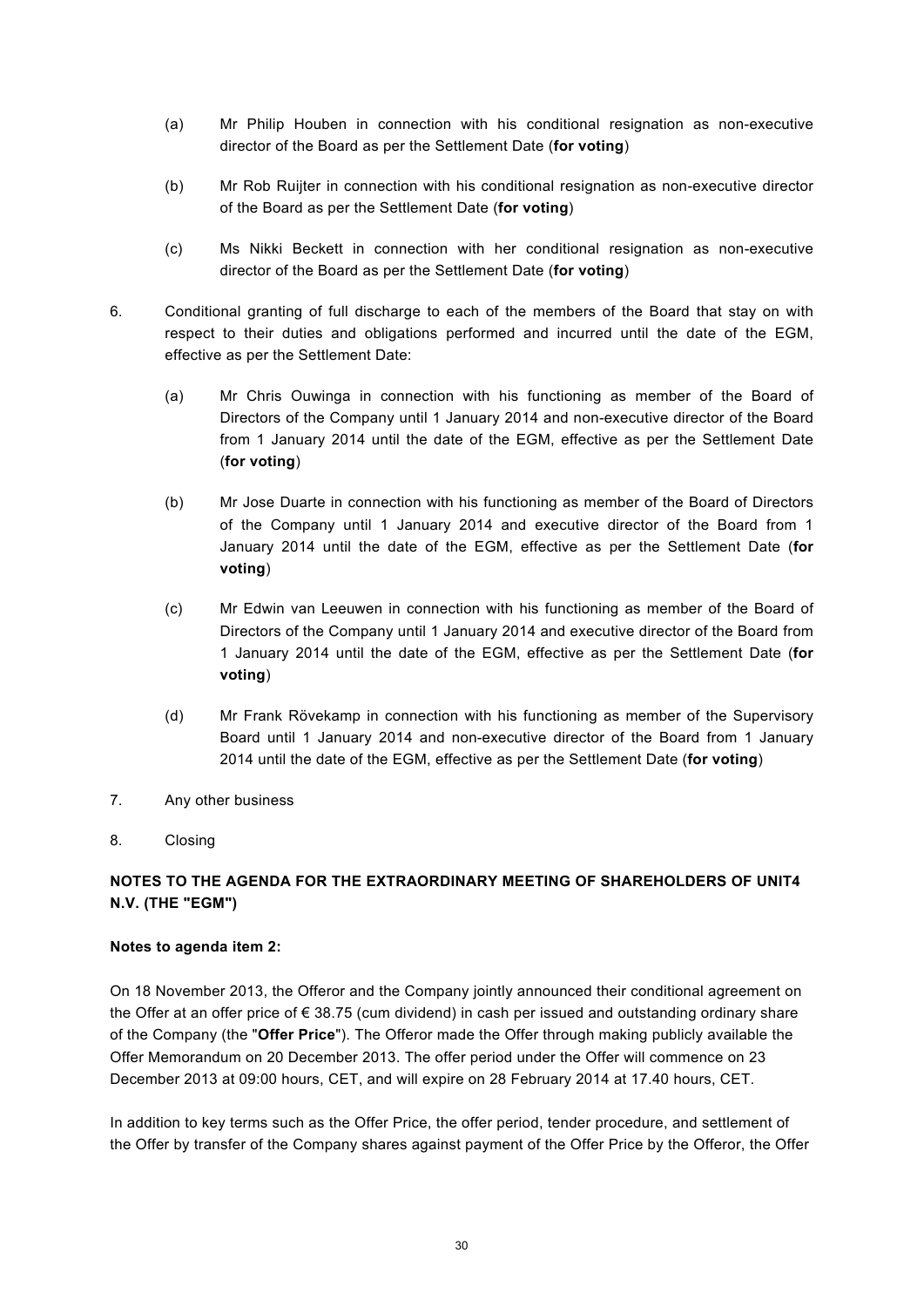Memorandum contains an explanation of the conditions to declaring the Offer unconditional and other relevant information regarding the Offer and the parties involved in the Offer.

The position statement of the Company with regard to the Offer (the "**Position Statement**") was published on 20 December 2013. The management board and the supervisory board of the Company (the "**Boards**") have extensively considered the Offer and the Offer Price. Reference is made to the Position Statement, in which the decision-making process and the recommendation of the Boards are included, and the strategic, financial and non-financial merits of the Offer are explained.

During the EGM, Mr Jose Duarte will give a presentation on the Offer and, in accordance with section 18 of the Netherlands Decree on Public Takeover Bids (*Besluit openbare biedingen Wft*), the Offer will be discussed.

The Offer Memorandum and Position Statement are available for inspection and copies can be obtained free of charge at the offices of the Company, Stationspark 1000, Sliedrecht, the Netherlands (tel.: +31 184 44 4444). The documents are also posted on the Company's website [\(www.unit4.com](http://www.unit4.com/)).

*We strongly recommend that you form your own opinion on the Offer and the consequences thereof for you personally on the basis of the Offer Memorandum, the Position Statement and, if so desired, independent advice.*

# **Notes to agenda item 3:**

In relation to the Offer, the Company and the Offeror have agreed that if the Offer is declared unconditional, changes are to be made in the governance structure of the Company as included in the Company's Articles of Association as per the Settlement Date. The amendments mainly relate to (i) the deletion of references to the preference shares and (ii) the number of directors and the introduction of an independent non-executive director (the "**Independent Non-Executive**") as well as his appointment.

In view of the foregoing, the management board of the Company proposes to the general meeting of shareholders (the "**General Meeting**") to resolve to amend the Articles of Association as per the Settlement Date in accordance with the draft deed of amendment of the Articles of Association dated 20 December 2013.

The aforementioned proposal to amend the Articles of Association includes the proposal to authorise each member of the Board, as well as each (deputy) civil law notary and paralegal employed by De Brauw Blackstone Westbroek N.V. in Amsterdam, the Netherlands, to execute the notarial deed of amendment of the Articles of Association and to undertake all other activities that the holder of the power of attorney deems necessary or useful in connection therewith.

The verbatim text of the proposal to amend the Articles of Association is laid down in a triptych named "Proposed amendment of the Articles of Association as per the Settlement Date". In the left column the text of the current Articles of Association is written, with the proposed changes in the column in the middle and an explanation to each change in the right column. The proposed amendments are included in the Offer Memorandum. The triptych and Offer Memorandum are available for inspection and copies can be obtained free of charge at the offices of the Company, Stationspark 1000, Sliedrecht, the Netherlands (tel.: +31 184 44 4444). The documents are also posted on the Company's website (www.unit4.com).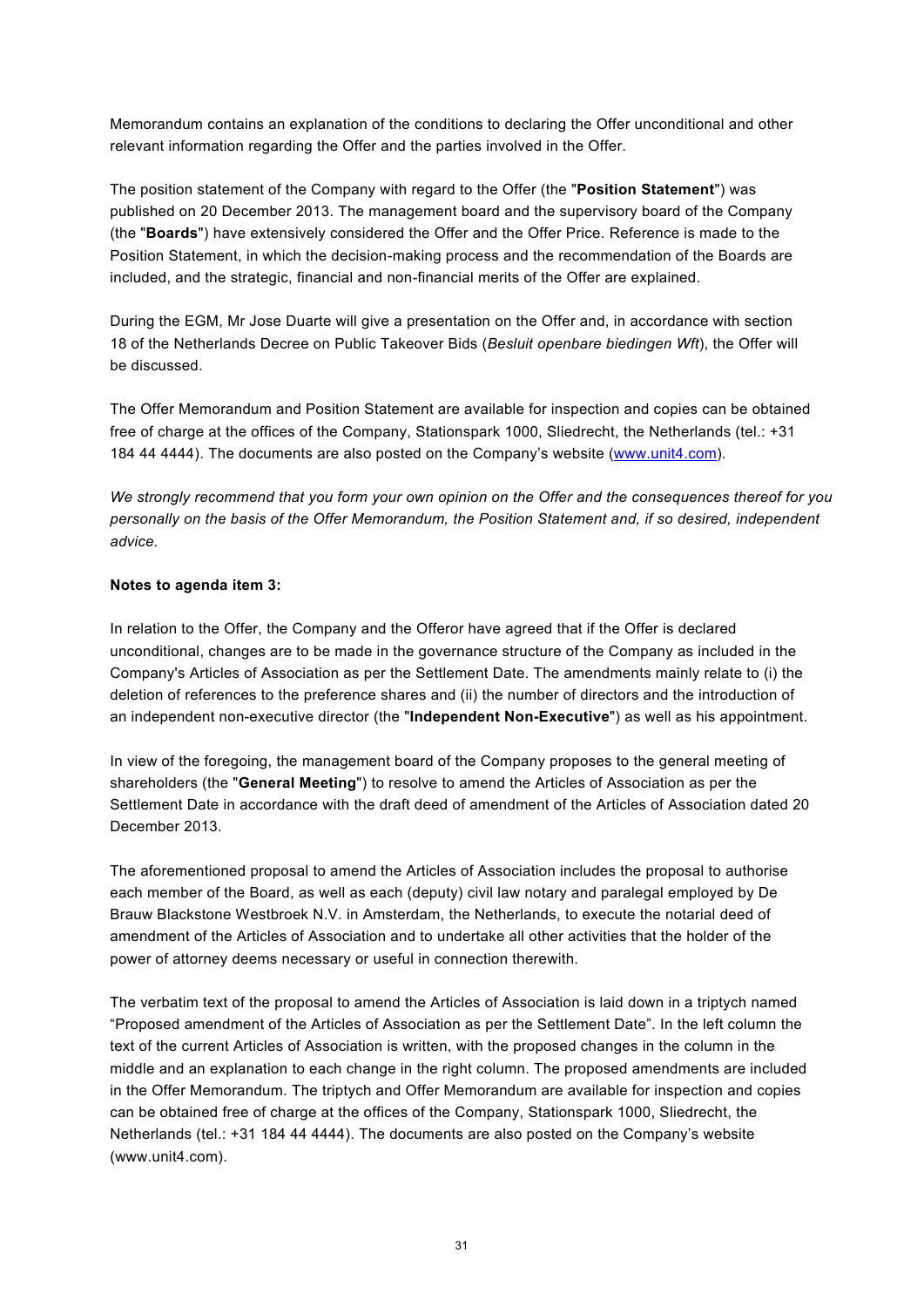#### **Notes to agenda item 4:**

As explained above under agenda item 3, the Company and the Offeror have agreed that if the Offer is declared unconditional, changes are to be made in the governance structure of the Company. One of these changes concerns the composition of the Board. Following the resolutions adopted by the extraordinary general meeting of shareholders held on 24 September 2013, UNIT4 will have implemented a one-tier board structure (replacing the current two-tier structure with a management board and supervisory board) as of 1 January 2014. It is proposed to the General Meeting to appoint five (5) new non-executive directors and to re-appoint Mr Frank Rövekamp as non-executive director. The one-tier board of the Company (the "**Board**") will designate Mr Frank Rövekamp as Independent Non-Executive upon his appointment. The Board will - after the resignation of the non-executive directors referred to in agenda item 5 - consist of nine (9) members (six (6) non-executive directors and three (3) executive directors).

In view of the foregoing and subject to the notes set forth below, it is proposed, subject to the condition precedent that the Offer is declared unconditional, to resolve upon the appointment as per the Settlement Date of Mr Léo Apotheker, Mr Bret Bolin, Mr Fred Wakeman, Mr John Woyton and Mr Bram Grimmelt and Mr Frank Rövekamp as non-executive directors.

### *Notes to agenda item 4.a. (voting item)*

It is proposed to appoint Mr Léo Apotheker as non-executive director of the Board.

### Summary Curriculum Vitae of Mr Léo Apotheker

Mr Léo Apotheker was born in 1953 in Aachen, Germany and has the French nationality.

### *Current position:*

Mr Léo Apotheker is currently Chairman of the board of directors of KMD in Denmark.

# *Previous positions:*  Mr Léo Apotheker is the former President and CEO of Hewlett-Packard Corporation, and the former CEO of SAP AG.

*Other positions:* Mr Léo Apotheker holds ancillary board positions at Schneider Electric, Steria and Nice Systems.

# *Shares in the Company:*  Mr Léo Apotheker does not hold shares in the capital of UNIT4.

### *Motivation:*

As former CEO of SAP AG and of Hewlett-Packard Corporation, Mr Léo Apotheker has 29 years of very relevant industry expertise.

### *Notes to agenda item 4.b. (voting item)*

It is proposed to appoint Mr. Bret Bolin as non-executive director of the Board.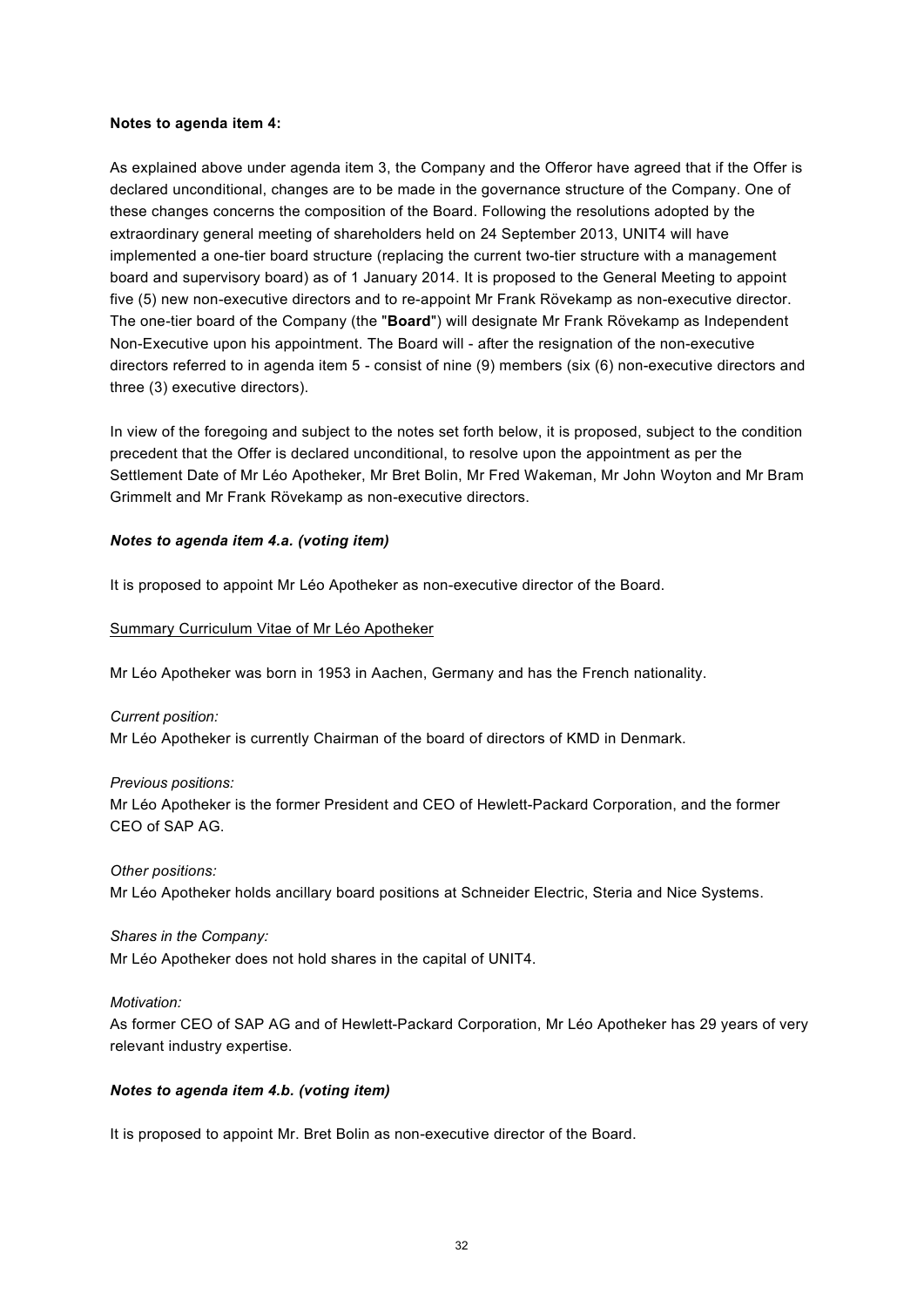### Summary Curriculum Vitae of Mr Bret Bolin

Mr Bret Bolin was born in Manchester, Connecticut, USA, and has the American nationality.

### *Current position:*

Mr Bret Bolin is currently Executive chairman of Misys.

### *Previous positions:*

Mr Bret Bolin previously held board positions at P2 Energy Solutions, Inc., Ventyx, Inc., SourceNet Solutions, Inc. and Misys.

### *Other positions:*

Mr Bret Bolin holds a board position at Oil and Gas Asset Clearinghouse.

# *Shares in the Company:*

Mr Bret Bolin does not hold shares in the capital of UNIT4.

# *Motivation:*

Mr Bret Bolin is a leader in the enterprise software space, with over 20 years of experience, including clevel leadership positions at global software companies in the utility, telecommunications, oil and gas and financial services space.

# *Notes to agenda item 4.c. (voting item)*

It is proposed to appoint Mr Fred Wakeman as non-executive director of the Board.

### Summary Curriculum Vitae of Mr Fred Wakeman

Mr Fred Wakeman was born in 1962 in Berkeley, California, USA, and has the American nationality.

# *Current position:*  Mr Fred Wakeman is currently a Managing Partner, and CEO of Advent International plc.

### *Previous positions:*

Mr Fred Wakeman previously held positions as non-executive board member at Radio 538, Radio Zet, HMV Media, Venere, Fat Face and Poundland.

### *Other positions:*

Mr Fred Wakeman currently holds positions as non-executive board member of KMD in Denmark, Oberthur Technologies in France, and DFS in the United Kingdom.

### *Shares in the Company:*

Mr Fred Wakeman does not hold shares in the capital of UNIT4.

# *Motivation:*

Mr Fred Wakeman has very relevant industry expertise and experience.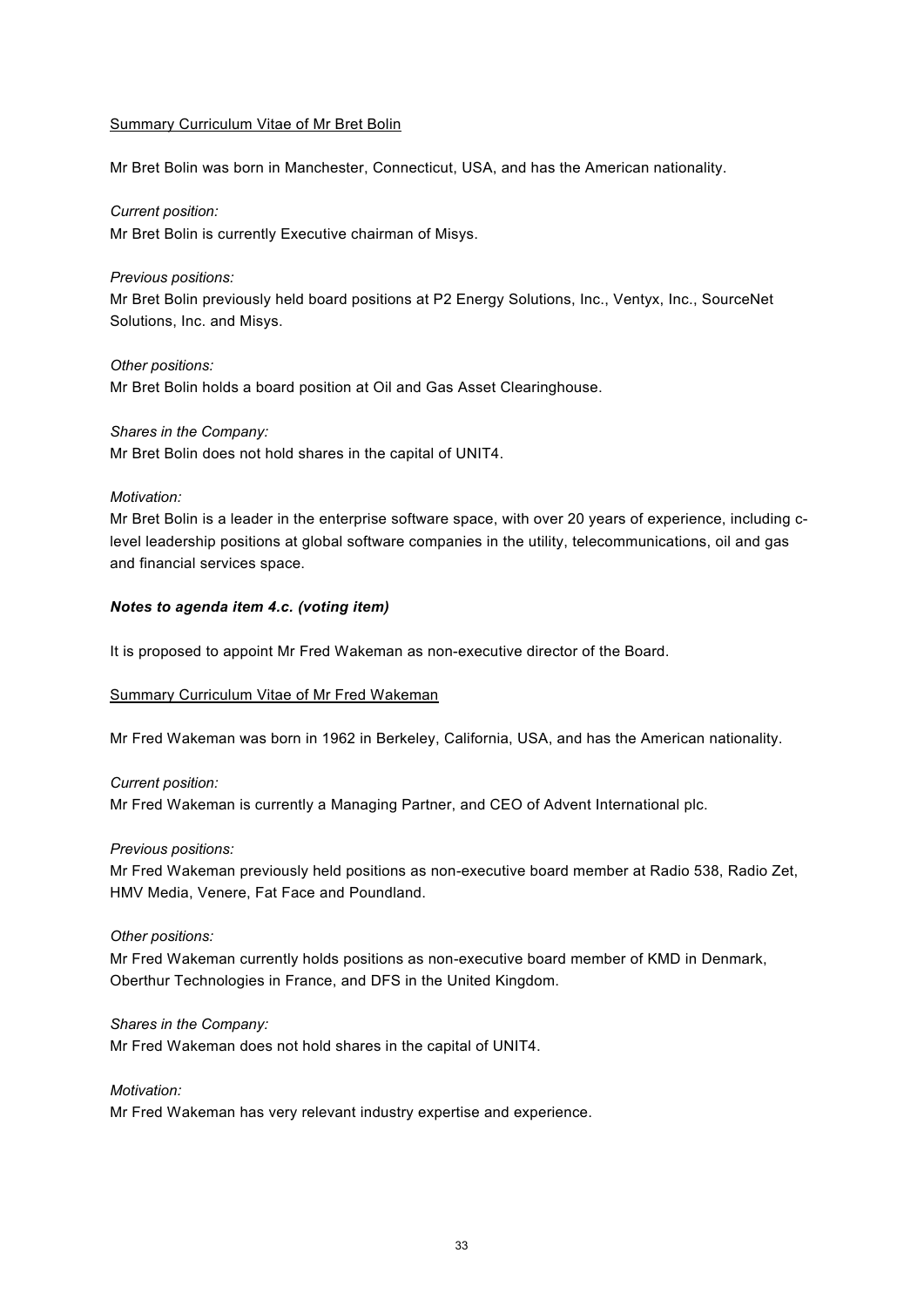# *Notes to agenda item 4.d. (voting item)*

It is proposed to appoint Mr John Woyton as non-executive director of the Board.

# Summary Curriculum Vitae of Mr John Woyton

Mr John Woyton was born in 1978 in Cleveland, United Kingdom, and has the British nationality.

*Current position:*  Mr John Woyton is currently a Director at Advent.

*Previous positions:*  Mr John Woyton previously held board positions at Cameca, NP Aerospace and Orthogon Systems.

### *Other positions:*

Mr John Woyton holds a board position at KMD in Denmark.

### *Shares in the Company:*

Mr John Woyton does not hold shares in the capital of UNIT4.

#### *Motivation:*

Mr John Woyton has over 14 years of experience investing in the technology industry.

# *Notes to agenda item 4.e. (voting item)*

It is proposed to appoint Mr Bram Grimmelt as non-executive director of the Board.

### Summary Curriculum Vitae of Mr Bram Grimmelt

Mr Bram Grimmelt was born in 1977 in Zwolle, The Netherlands, and has the Dutch nationality.

### *Current position:*

Mr Bram Grimmelt is currently a Director at Advent.

### *Previous positions:*

Mr Bram Grimmelt previously held positions as member of the supervisory board of Nucletron and Delft Instruments Holding.

### *Other positions:*

Mr Bram Grimmelt is expected to be appointed as board member of Mediq before the date of the EGM.

### *Shares in the Company:*

Mr Bram Grimmelt does not hold shares in the capital of UNIT4.

### *Motivation:*

Mr Bram Grimmelt joined Advent in 2005 and has over 10 year experience of investing in companies in The Netherlands.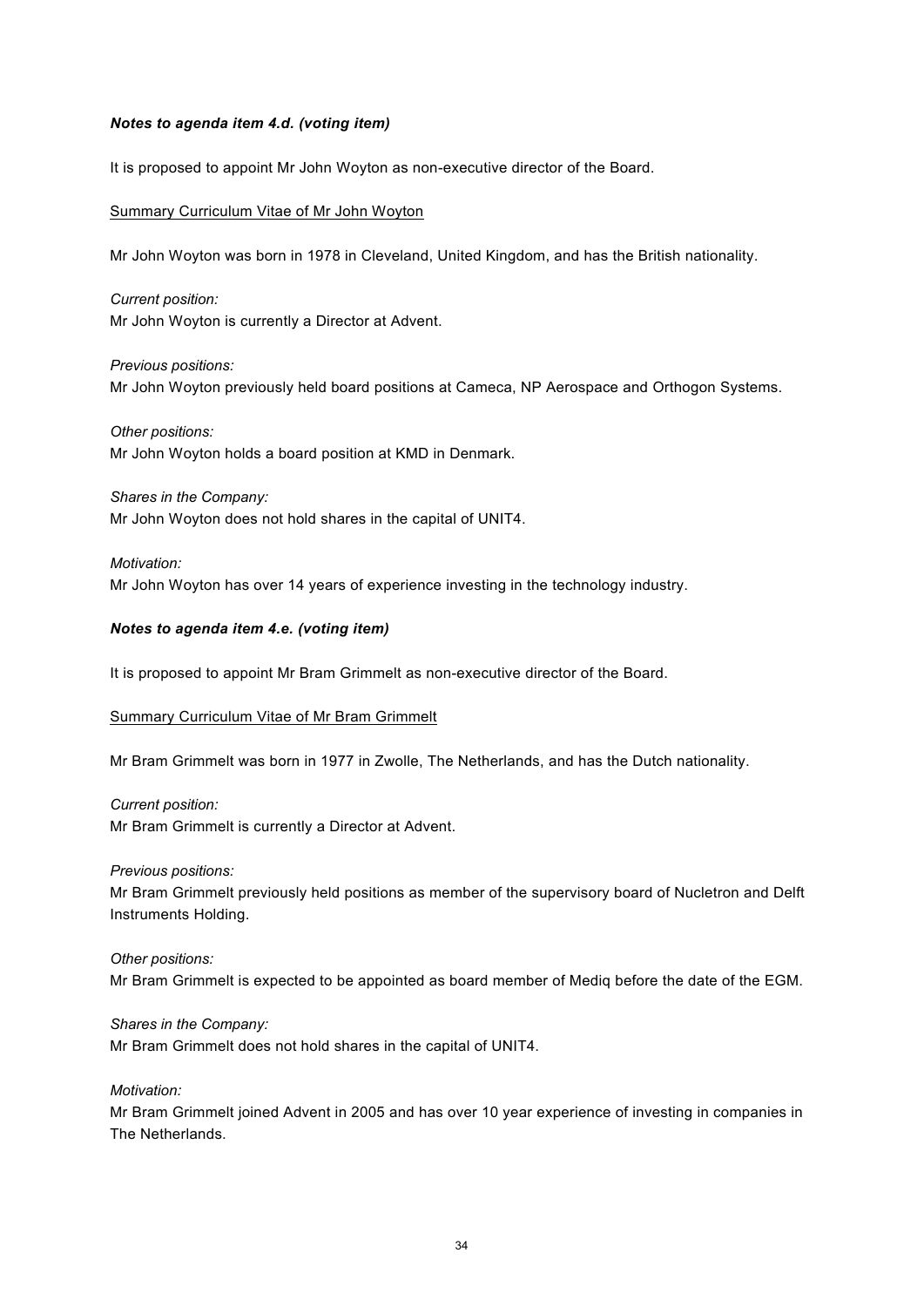# *Notes to agenda item 4.f. (voting item)*

It is proposed to appoint Mr Frank Rövekamp as non-executive director of the Board. The Offeror and the Company agreed that if the General Meeting will resolve to re-appoint Mr Frank Rövekamp as nonexecutive director, he will be Independent Non-Executive until the later of a period of (i) four (4) years after the Closing Date (as defined in the Offer Memorandum), and (ii) the moment that the Company does no longer have any minority shareholders. The Board will designate Mr Frank Rövekamp as Independent Non-Executive upon his appointment as non-executive director.

### Summary Curriculum Vitae of Mr Frank Rövekamp

Mr Frank Rövekamp was born in 1955 and has the Dutch nationality.

# *Current position:*

Mr Frank Rövekamp has been appointed as member of the Supervisory Board of UNIT4 in 2010. As of 1 January 2014 he will be a non-executive director of the one-tier board of UNIT4.

# *Previous positions:*

Until 1 January 2010, Mr Frank Rövekamp held the position of Group Chief Marketing Officer and member of the Executive Committee of Vodafone Plc in London, United Kingdom. In the past, he has fulfilled several senior executive positions with Vodafone, Beyoo and KLM.

# *Other positions:*

Mr Frank Rövekamp currently holds the following ancillary positions: Chairman of the Supervisory Board of Simons Voss Technologies AG, member of the Supervisory Board of PostNL N.V., member of the Supervisory Board of Royal Theatre Carré, Vice Chairman of the Board of Vluchtelingenwerk Nederland and member of the foundation "Kasteel de Haar".

# *Shares in the Company:*

Mr Frank Rövekamp does not hold shares in the capital of UNIT4.

### *Motivation:*

Mr Frank Rövekamp has extensive expertise in general management and in the field of marketing and strategy in telecommunications and information technology.

### **Notes to agenda item 5:**

Mr Philip Houben, Mr Rob Ruijter en Ms Nikki Beckett will resign as non-executive directors of the Board as per the Settlement Date. The resignations are subject to the condition precedent that the Offer is declared unconditional.

# Agenda item 5.a. – 5.c. (voting items)

It is proposed that the resignation of each of Mr Philip Houben, Mr Rob Ruijter en Ms Nikki Beckett as per the Settlement Date is accepted, and that Mr Philip Houben, Mr Rob Ruijter en Ms Nikki Beckett are each granted full discharge with respect to their duties and obligations performed and incurred as members of the Supervisory Board until 1 January 2014 and as non-executive directors from 1 January 2014 until the date of the EGM, except for liability as a result of fraud or wilful misconduct. The discharge will be effective as per the Settlement Date, and under the condition precedent that the Offer is declared unconditional. The discharge takes place on the basis of information provided to the General Meeting, including the Offer